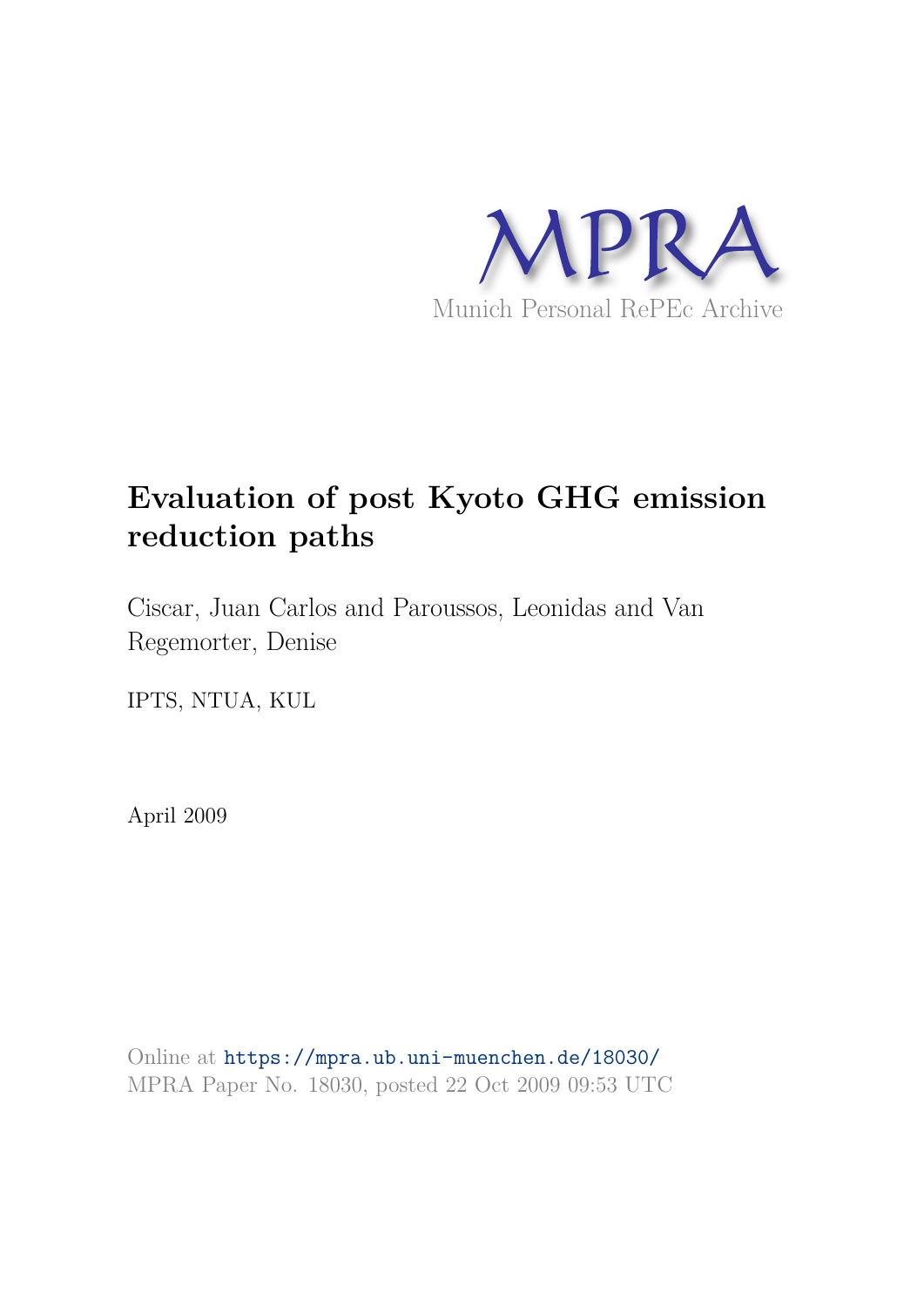## **Evaluation of post Kyoto GHG emission reduction paths**

Juan Carlos Ciscar<sup>(a)</sup> IPTS, JRC European Commission

Corresponding Author: Leonidas Paroussos<sup>(b)</sup> ICCS, NTUA, Greece

> Denise Van Regemorter<sup>(c)</sup> CES, KULeuven, Belgium

**Keywords:** Climate change; Computable general equilibrium

modeling; Emission reduction;

**JEL classification codes:** D58; Q43;Q54

(b) National Technical University of Athens

Tel: +30-210-7723630; Fax:+30-210-7723630

<sup>(</sup>a) Institute of Propective Technological Studies (IPTS), Seville, Spain

Iroon Polytechniou Str. 9, Zografou-Athens, Greece P.O. 15773

e-mail: paroussos@gmail.com; kapros@central.ntua.gr.

<sup>(</sup>c)Center for Economic Studies, Catholic University of Leuven, Belgium.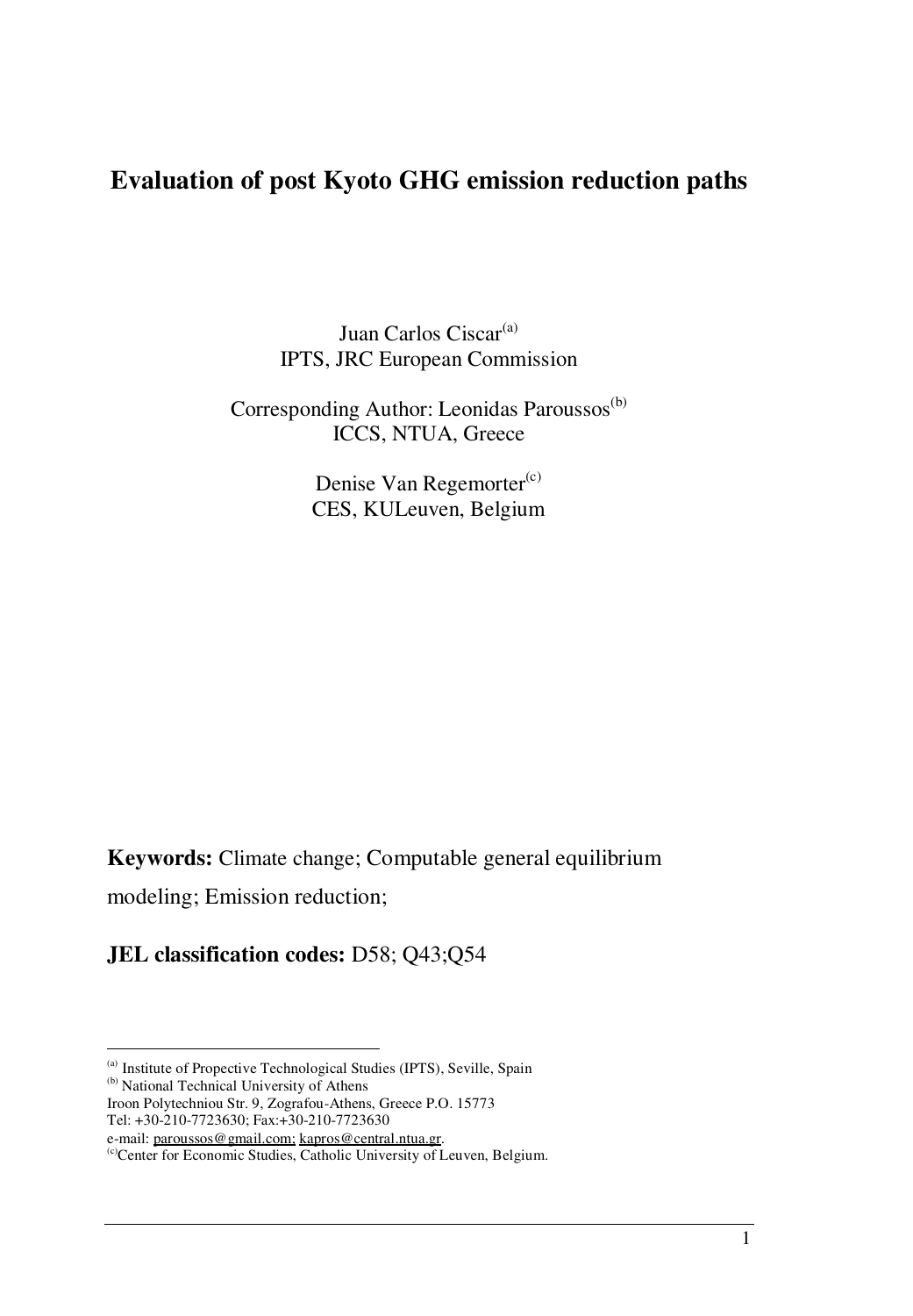# **Abstract**

Climate change has become a critical issue in the international policy making agenda. At the UNFCC conference in Bali 2007, countries decided on a roadmap to achieve a 'secure climate future'. Given the commitment to limit the temperature increase to 2° Celsius relative to the preindustrial levels, the EU decided in March 2007, as a first step, a 20% reduction of its GHG emissions by 2020, going to 30% if a comprehensive international agreement can be reached. This study uses the multi-sector multi-region world model GEM-E3 in order to identify the world economic implications of different participation schemes for post Kyoto. The scenarios reported in this paper have contributed to the EU communication on 'Limiting Global Change to 2° Celsius the way ahead to 2020 and beyond'.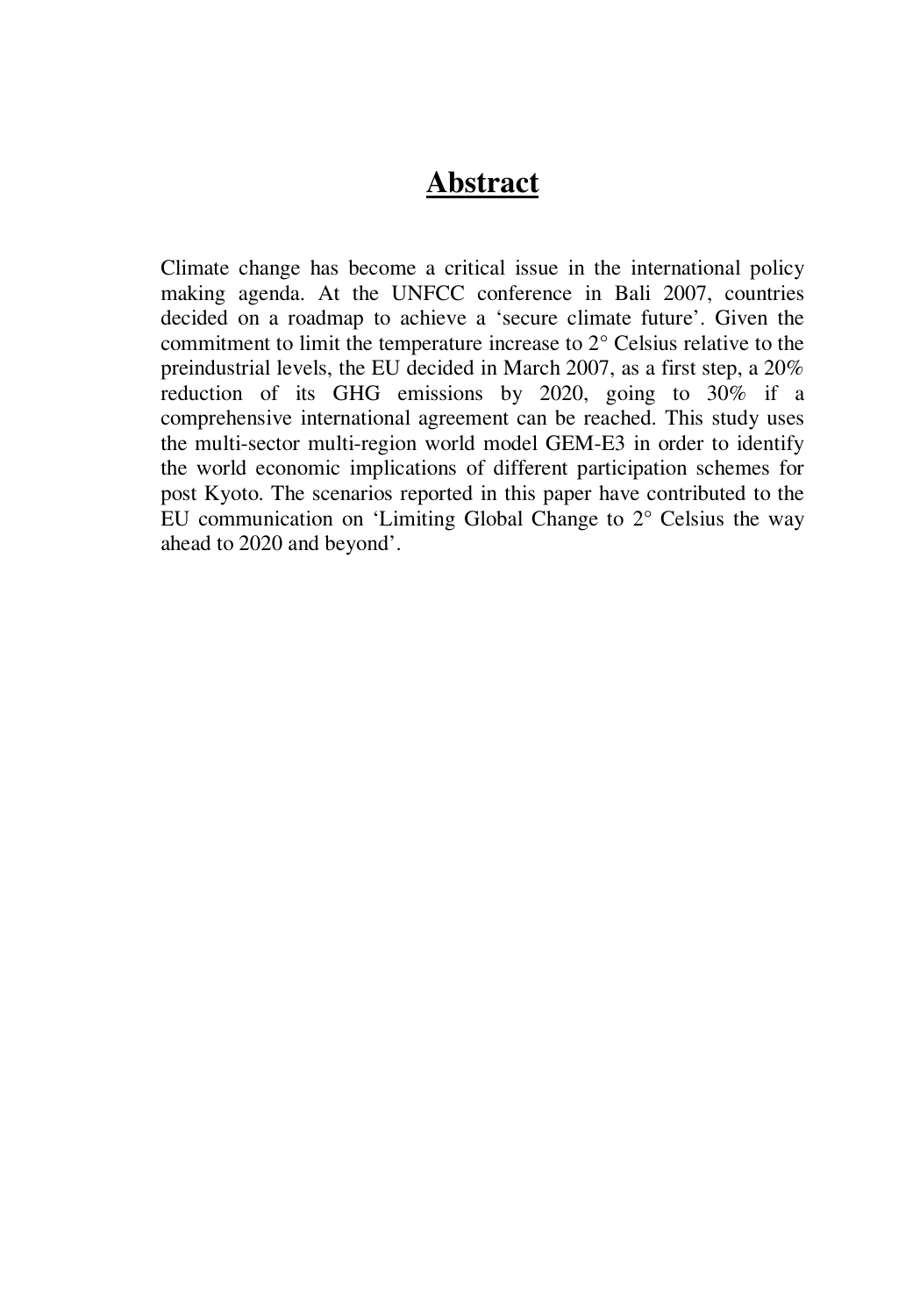#### **1. Introduction**

Climate change has become a critical issue in the international policy making agenda. At the UNFCC conference in Bali 2007, countries decided on a roadmap to achieve a 'secure climate future'. Towards this end EU decided in March 2007 a 20% reduction relative to 1990 levels, of its GHG emissions by 2020, going to 30% if a comprehensive international agreement can be reached.

Given the stringency of the EU  $2^{\circ}$  target objective there is clearly the need of expanding the participation beyond the Kyoto scheme to achieve it. Moreover, integration of the fast growing and developing countries in this scheme can be important because their lower cost of abatement and the future growth of their emissions and hence their future contribution to climate change. Therefore, besides the global target, an allocation of emission between countries and their dynamic pathway have to be defined. The initial allocation is essential for distributional equity concerns.

The focus of this paper is the evaluation of different participation schemes for reaching a global emission reduction level sufficient for reaching the 2° target. The need or desirability of GHG emission reduction for climate change is considered as given EC, (2005). The scenarios reported in this paper have contributed to the EC (2007) and are partly also reported in Russ, et.al (2007). The evaluation is done with the computable general equilibrium model,  $GEM-E3<sup>1</sup>$  World. The  $GEM-E3$ model is a multi sector, multi country, recursive dynamic general equilibrium model covering the whole world aggregated to 20 regions and 18 sectors. It includes all GHG emissions (except those related to land use change).

The paper is structured in four sections, in addition to this introduction. Section 1 gives a brief overview of the baseline scenario as it partly conditions the climate policy scenario and provides the basis against which all policy scenarios are compared. Section 2 explains the assumptions behind the global reduction scenario, in particular the allocation of targets between countries and the timing of their

 $<sup>1</sup>$  A complete description of the GEM-E3 model can be found in Capros, et al.(1997), Van Regemorter,</sup> (2005).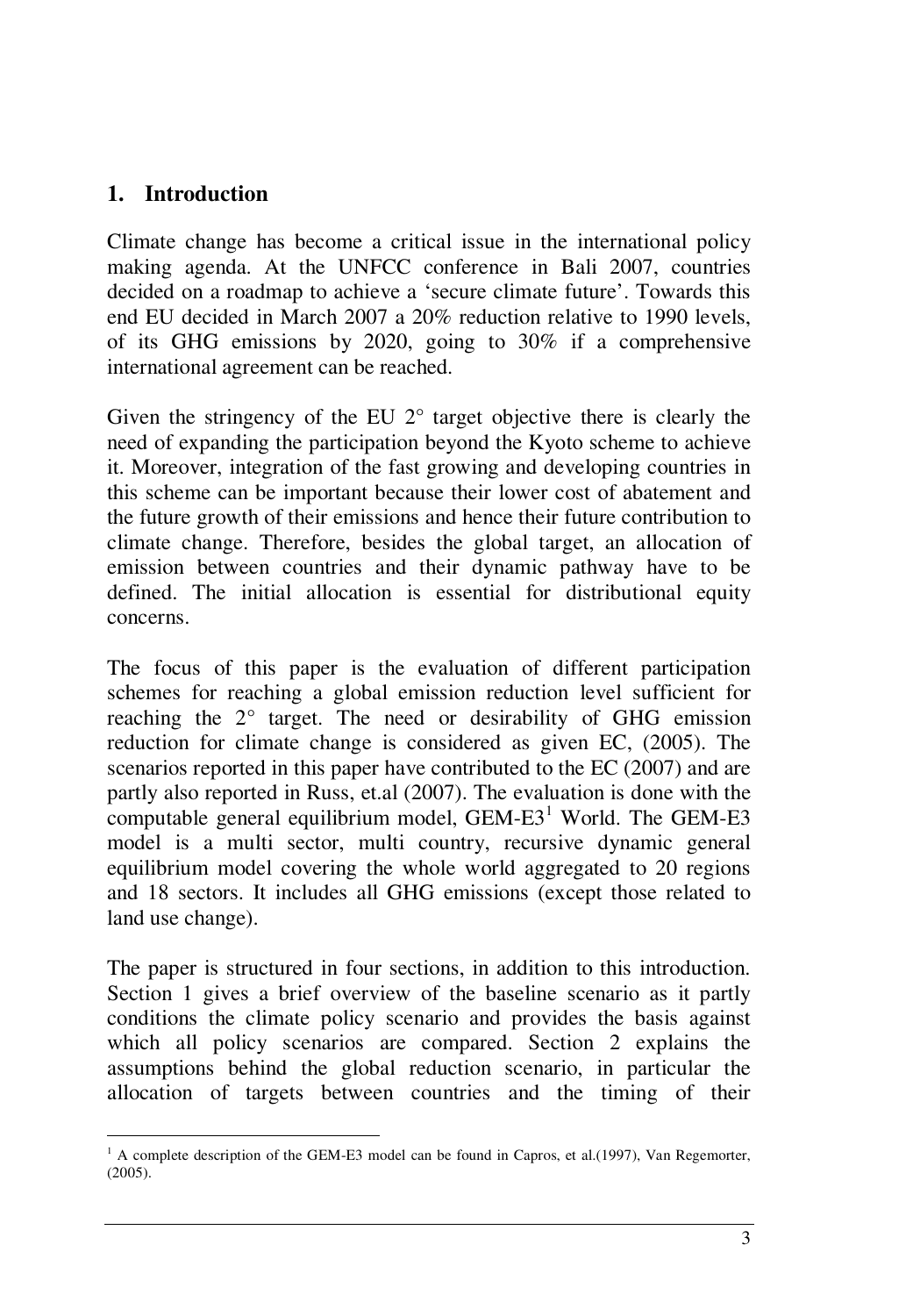participation. In Section 3 the global scenarios are presented and analysed. Section 4 extends and complements the analysis of the previous scenario along several lines: autonomous EU policy (instead of global reduction efforts), impact when there is increased international capital mobility, and also when regions cannot run additional current account deficits in order to meet the emission constraint. Section 5 summarises the main conclusions of the paper.

#### **2. Baseline scenario**

This section summarises the main elements of the baseline scenario of the GEM-E3 model. It is the scenario against which the reduction scenarios are evaluated and thus influences the magnitude of the emission reduction effort to reach the target. The GTAP (v.6) database has been used to calibrate the GEM-E3 model to its base year, 2001. The regional and sectoral coverage of the GEM-E3-World model is given in annex. The simulation period extents up to 2030 with a 5 year time step. As indicated in the annex GEM-E3 identifies four groups of energy intensive industries, that is: electricity, ferrous & non ferrous metals, chemical industry and other energy intensive. The model does not include endogenous technical change (this feature is implemented in the European version of the GEM-E3) and has no backstop technologies for very high emission reduction.

Assumptions on GDP and  $CO<sub>2</sub>$  emissions growth up to 2030 are in concordance with the POLES baseline scenario developed within the EU impact assessment Russ, et.al (2007) and Russ, et.al (2005) . The GEM-E3 baseline is in line with the evolution observed in the past decade: energy efficiency improvement, dematerialisation of the developed economies (i.e. improved technical progress) and slow catch up by the developing economies.

In GEM-E3, all markets are competitive including the labour market. The dynamic of the sectoral capital stock is driven by the investment flows, with the allocation of the investment between sectors based on the sectoral profitability. Within one period, capital is assumed to be mobile across sectors within a region, but not across regions. This relative capital mobility can be interpreted as reflecting expectations not well represented in a dynamic recursive model as GEM-E3. Over periods capital is mobile between regions through investment. As a sensitivity test, the possibility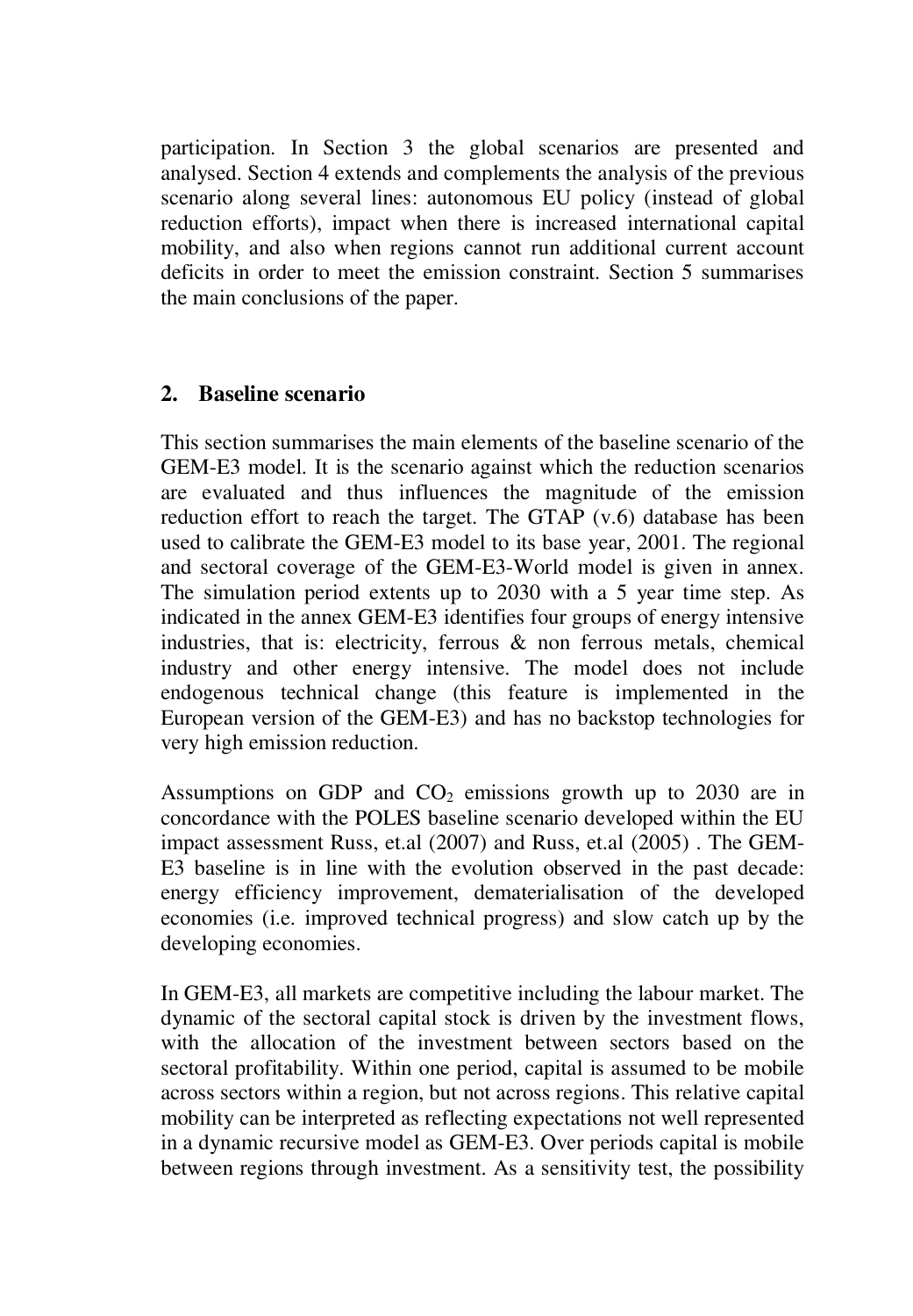of capital mobility within a period between sectors and between regions is also considered.

Table 1 presents the regional GDP levels for 2001 and the annual GDP growth rates for the 2005-2030 period.

|                                            | 2010/2015 | 2015/2020 | 2020/2025 | 2025/2030 |
|--------------------------------------------|-----------|-----------|-----------|-----------|
| Canada                                     | 2.71%     | 2.38%     | 2.20%     | 1.71%     |
| <b>USA</b>                                 | 3.05%     | 2.79%     | 2.54%     | 1.86%     |
| Australia<br>&<br><b>New</b>               | 2.53%     | 2.67%     | 3.02%     | 2.51%     |
| Japan                                      | 1.75%     | 1.99%     | 2.50%     | 1.95%     |
| <i>EU27</i>                                | 2.02%     | 1.91%     | 1.84%     | 1.32%     |
| Other<br>European                          | 2.44%     | 2.69%     | 2.88%     | 2.39%     |
| South & East<br>Mediterranean<br>Countries | 3.96%     | 3.71%     | 3.09%     | 3.84%     |
| Former Soviet Union                        | 5.04%     | 3.76%     | 3.95%     | 2.84%     |
| Middle East                                | 3.40%     | 3.29%     | 2.06%     | 5.78%     |
| Middle Africa                              | 3.84%     | 4.10%     | 4.73%     | 4.99%     |
| South Africa                               | 4.10%     | 4.16%     | 4.80%     | 4.52%     |
| <i>India</i>                               | 4.71%     | 4.90%     | 4.74%     | 5.06%     |
| China                                      | 5.00%     | 4.55%     | 4.24%     | 3.88%     |
| East South East Asia                       | 3.88%     | 3.51%     | 3.21%     | 2.98%     |
| Rest of Asia                               | 3.89%     | 3.27%     | 3.13%     | 3.25%     |
| Mexico & Venezuela                         | 3.71%     | 4.30%     | 4.62%     | 4.92%     |
| Brazil                                     | 3.44%     | 3.44%     | 3.82%     | 4.17%     |
| Rest of Latin America                      | 3.74%     | 3.80%     | 4.17%     | 4.43%     |
| World                                      | 2.95%     | 2.83%     | 2.77%     | 2.44%     |

#### **Table 1: GDP in the reference case (annual growth rates)**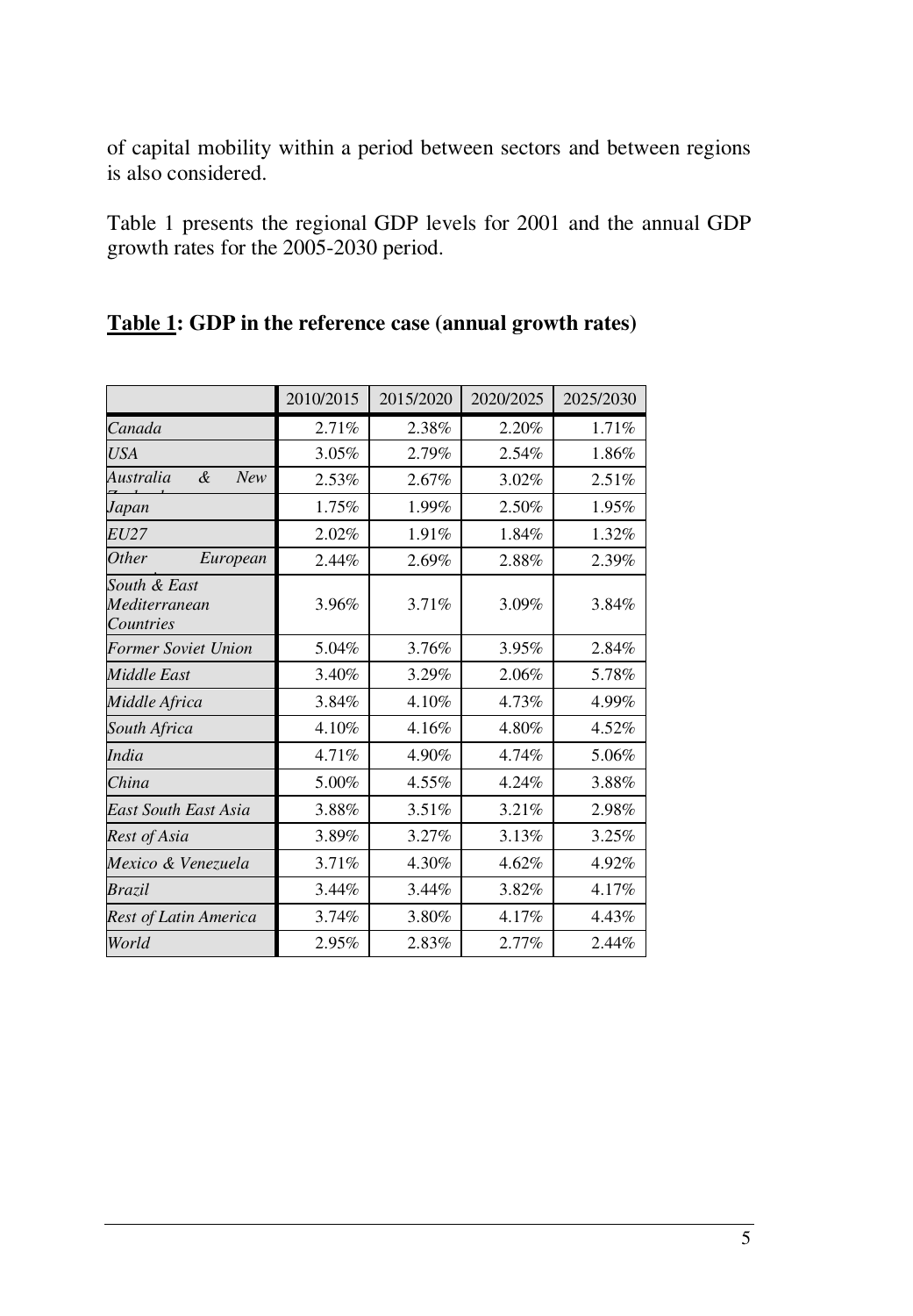The evolution of the GHG emissions is given in **Table 2**. The world GHG emissions in 2030 are 70% higher than the 2001 emissions and 72% compared to 1990 emissions.

|                               | 2010/2015 | 2015/2020 | 2020/2025 | 2025/2030 |
|-------------------------------|-----------|-----------|-----------|-----------|
| Canada                        | 1.88%     | 1.37%     | 1.25%     | 0.66%     |
| USA                           | 2.46%     | 1.60%     | 1.27%     | 0.44%     |
| Australia & New<br>Zealand    | $0.85\%$  | 0.55%     | 1.05%     | 0.60%     |
| Japan                         | 0.95%     | 1.10%     | 0.93%     | 0.63%     |
| <b>EU27</b>                   | 1.56%     | 0.70%     | 0.57%     | 0.32%     |
| <b>Other European</b>         | 0.64%     | 0.72%     | 1.10%     | 0.70%     |
| South & East<br>Mediterranean | $2.03\%$  | 2.36%     | 1.35%     | 1.90%     |
| <b>Former Soviet Union</b>    | 2.97%     | 1.57%     | 0.73%     | 0.04%     |
| <b>Middle East</b>            | 1.51%     | 4.14%     | 0.10%     | 4.28%     |
| Middle Africa                 | 1.81%     | 2.43%     | 2.47%     | 2.94%     |
| South Africa                  | 1.61%     | 1.97%     | 2.06%     | 2.16%     |
| <b>India</b>                  | 3.53%     | 3.28%     | 3.15%     | 3.28%     |
| China                         | 3.63%     | 3.14%     | 2.06%     | 1.59%     |
| <b>East South East Asia</b>   | 1.60%     | 1.51%     | 1.34%     | 1.29%     |
| Rest of Asia                  | 3.84%     | 3.95%     | 4.37%     | 5.29%     |
| Mexico & Venezuela            | 1.31%     | 2.32%     | 2.38%     | 2.46%     |
| Brazil                        | $-0.08\%$ | 0.49%     | 1.31%     | 2.00%     |
| Rest of Latin America         | 1.20%     | 1.87%     | 2.04%     | 2.37%     |
| World                         | 2.38%     | 2.01%     | 1.53%     | 1.41%     |

## **Table 2: GHG emissions in the reference case (annual growth rates)**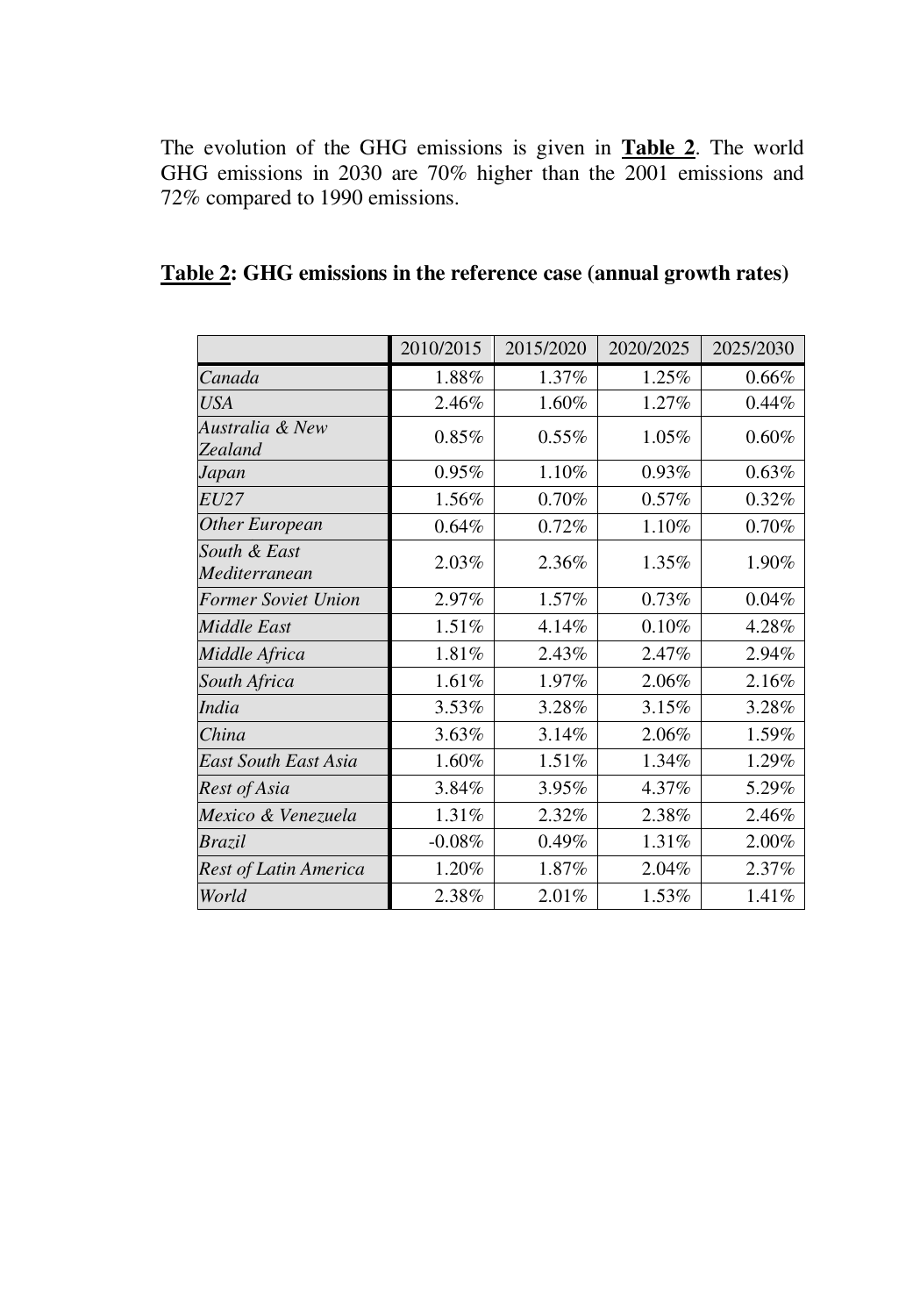## **3. GHG emission reduction targets and their allocation**

#### **3.1. Definition of the GHG targets and their allocation**

The implementation of a certain global GHG emissions reduction target in GEM-E3 requires. i) the determination of the GHG emission reduction target at a world level, ii) the allocation of the global target among the groups of countries(defined according to certain criteria) and the allocation of the group target to the regions of each group.

The global target was set to a reduction of 30% by 2050 compared to 1990 for the world as a whole (Russ, et.al (2007)). The proposed level of the target results in an emissions scenario which gives a 50% chance to limit the temperature increase by 2 degrees C relative to the pre-industrial level. The required global emission reduction was allocated to the different regions depending on their level of development. The participation schedule for each region to the global carbon market is based on the assumption that the carbon market only gradually develops into a global market.

The GEM-E3 model countries have been grouped to define their participation in the climate policy for the GEM-E3 simulations. The number of potential regional groups is conditioned by the country/regions already identified in the model(cf. Annex 1), that is eighteen in total. Three groups have been defined as:

- Group 1 (Annex I countries). These are the Annex I countries: Australia & New Zealand (AUZ), Japan (JPN), Canada (CAN), USA, EU27, Other European countries (OEU), and Former Soviet Union (FSU).
- Group 2 (fast growing developing economies): Mexico & Venezuela (MEV), South & East Mediterranean Countries (MED), Middle East (MEA), East South East Asia (EAS). These countries have a target from 2020 onwards
- Group 3 (rest of the world): Brazil (BRA), Rest of Latin America (LAM), India (IND), China (CHN), Rest of Asia (RAS), and South Africa (SAFR). These economies have a gradually increasing target from 2030 onwards.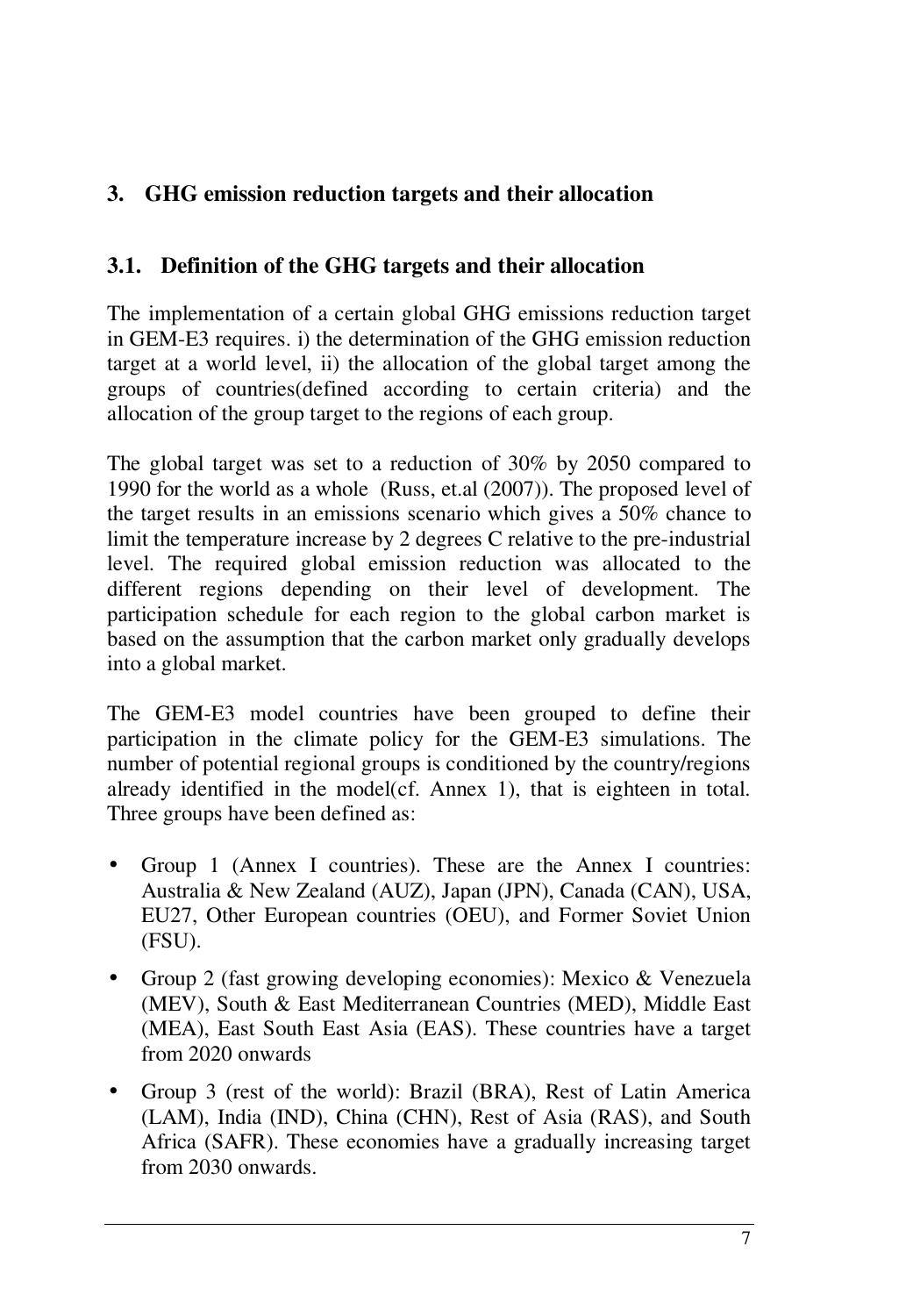Note that the eighteenth region of the model, Middle Africa (MAFR), does not have to reduce its emissions and therefore is not included in any group.

These three country groupings take on reduction commitments at different timing, the following pattern of participation (who does how much, and when) was implemented:

- 2010. Only the Annex I countries have targets, according to the Kyoto Protocol, except for the USA for which an annual energy efficiency improvement of 1% per year is assumed.
- 2020. For this period Group 2 countries also have a target:
	- o -31% versus 1990 for Annex I countries (Group 1)
	- $\circ$  +21% versus 1990 for fast growing countries (Group 2)
- 2025. As in the previous period, both Groups 1 and 2 do have targets:
	- o -34% versus 1990 for Annex I countries (Group 1)
	- $\circ$  +20% versus 1990 for fast growing countries (Group 2)
- 2030. Group 3 also joins the mitigation efforts:
	- o -55% versus 1990 for Annex I countries (Group 1)
	- $\circ$  +3% versus 1990 for fast growing countries (Group 2)
	- $\circ$  +135% versus 1990 for the rest of the world (Group 3)
- 2050. The three groups adopt much more stringent targets, which translates into emission reduction at the world of 30% versus 1990:
	- o -75% versus 1990 for Annex I countries (Group 1)
	- o -43% versus 1990 for fast growing countries (Group 2)
	- o +94% versus 1990 for the rest of the world (Group 3)

The Group 3 can still increase their emissions compared to 2001 or 1990, these targets imply however a reduction of 12% in 2030 and of 50% in 2050 compared to the baseline.

Table 3 hereafter summarizes the assumptions and the targets they imply for the different groups, both compared to 1990 and 2001.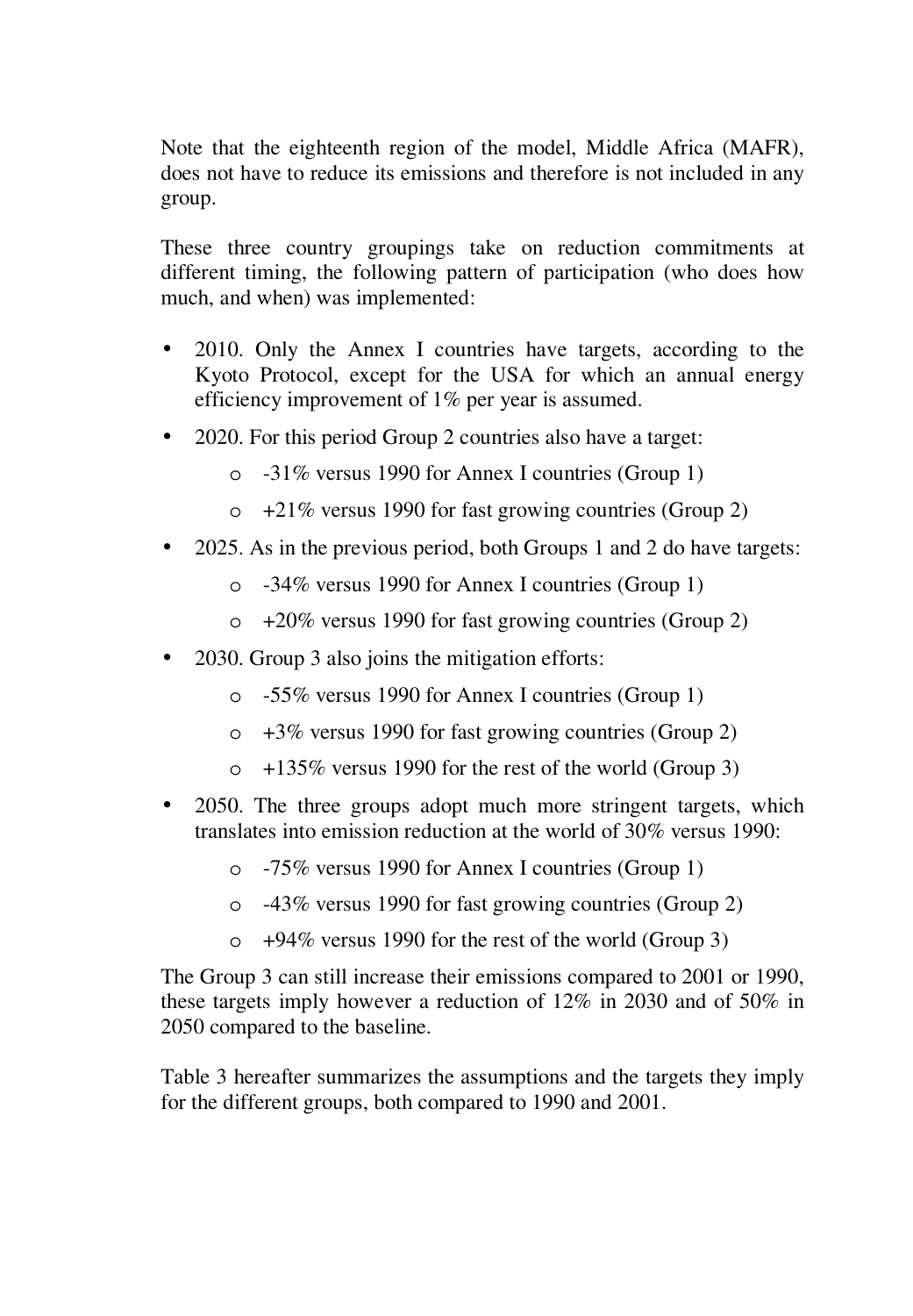|      |              | <b>GROUP 1</b> | <b>GROUP 2</b> | <b>GROUP 3</b> | <b>WORLD</b> |
|------|--------------|----------------|----------------|----------------|--------------|
| 2010 | $\%$ vs 1990 | $-6\%$         |                |                |              |
|      | $\%$ vs 2001 | $4\%$          |                |                |              |
| 2015 | $\%$ vs 1990 | $-14%$         |                |                |              |
|      | $\%$ vs 2001 | $-5\%$         |                |                |              |
| 2020 | $\%$ vs 1990 | $-31\%$        | 21%            |                |              |
|      | $\%$ vs 2001 | $-24%$         | $2\%$          |                |              |
| 2025 | $\%$ vs 1990 | $-34\%$        | 20%            |                |              |
|      | $\%$ vs 2001 | $-27%$         | $1\%$          |                |              |
| 2030 | $\%$ vs 1990 | $-55\%$        | $3\%$          | 135%           | 8%           |
|      | $\%$ vs 2001 | $-51\%$        | $-13\%$        | 96%            | 6%           |
| 2050 | $\%$ vs 1990 | $-75%$         | $-43\%$        | 94%            | $-25%$       |
|      | $\%$ vs 2001 | $-73%$         | $-52\%$        | 62%            | $-26%$       |

**Table 3: Emission reduction targets of the groups** 

The final stage in formulating the targets in the model is the allocation of the group (Group 1 to 3) targets to the countries. The allocation between regions/countries within the groups is based on the grandfathering principle. For the Group 1 countries, it is based on the average between their base year emissions (2001) and their 1990 emissions, while for the other groups it is based on their baseline emissions in the corresponding year such as not to penalize the fast growing countries.

## **3.2. Implementation of the climate policy in GEM-E3**

#### **3.2.1. Policy instrument**

The policy instrument chosen for the implementation of the climate policy is emission trading. A distinction is made between the energy intensive sectors and the other sectors:

- Energy intensive sectors: a world emission trading system (ETS), i.e. an international emission trading system for these sectors between all groups contributing to the target
- Other sectors: a domestic trading system for household and sectors not included in the ETS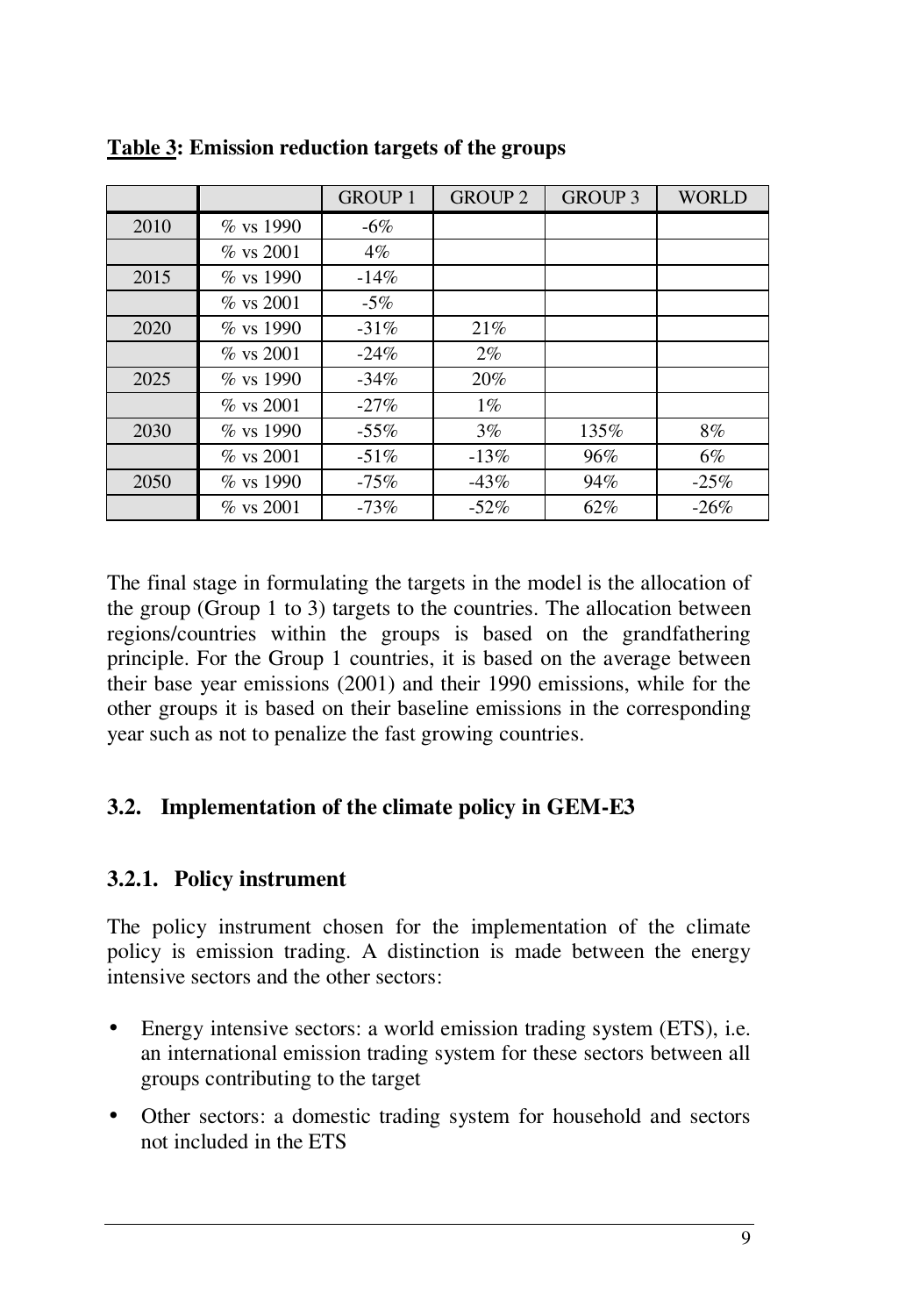The use of clean development mechanisms (CDM) is possible depending on the scenarios but it is limited to the sectors participating in the ETS. In GEM-E3 the energy intensive sectors are: the electricity sector, the ferrous and non ferrous metal sectors, the chemical sector for its activity generating emissions and the other energy intensive sectors (non metallic mineral and paper & pulp).

The allocation of the reduction target for a region between energy intensive sectors (which can participate in the world wide ETS) and the other sectors is based on cost efficiency within the country/region. The distinction between ETS and non ETS limits the overall flexibility of the global market, it is implemented to reflect the difficulty and the transaction cost of putting up a full global market.

#### **3.2.2. Modelling assumptions**

There are three key assumptions in the model runs related to its closure rules. Firstly, in order to prevent the climate policy from being financed through running public deficit, public budget neutrality is ensured through lump sum transfer. This means that in the climate policy scenario the net savings position of the public sector in every country of the model remain unchanged compared to the reference case.

Secondly, no specific constraint is imposed on the current  $account<sup>2</sup>$ . In a sensitivity scenario it is assumed that the current account of each region as a share to GDP remains fixed to the baseline level to evaluate the impact of capital flows.

Finally, as in the baseline scenario, capital is mobile between sectors within a region but not between regions; the impact of this assumption will also be analysed in a sensitivity scenario allowing full capital mobility between sectors and regions within one period.

## **4. The global scenarios**

## **4.1. Definition of the scenarios**

 $2$ <sup>2</sup> The global current account is zero by construction in a CGE model.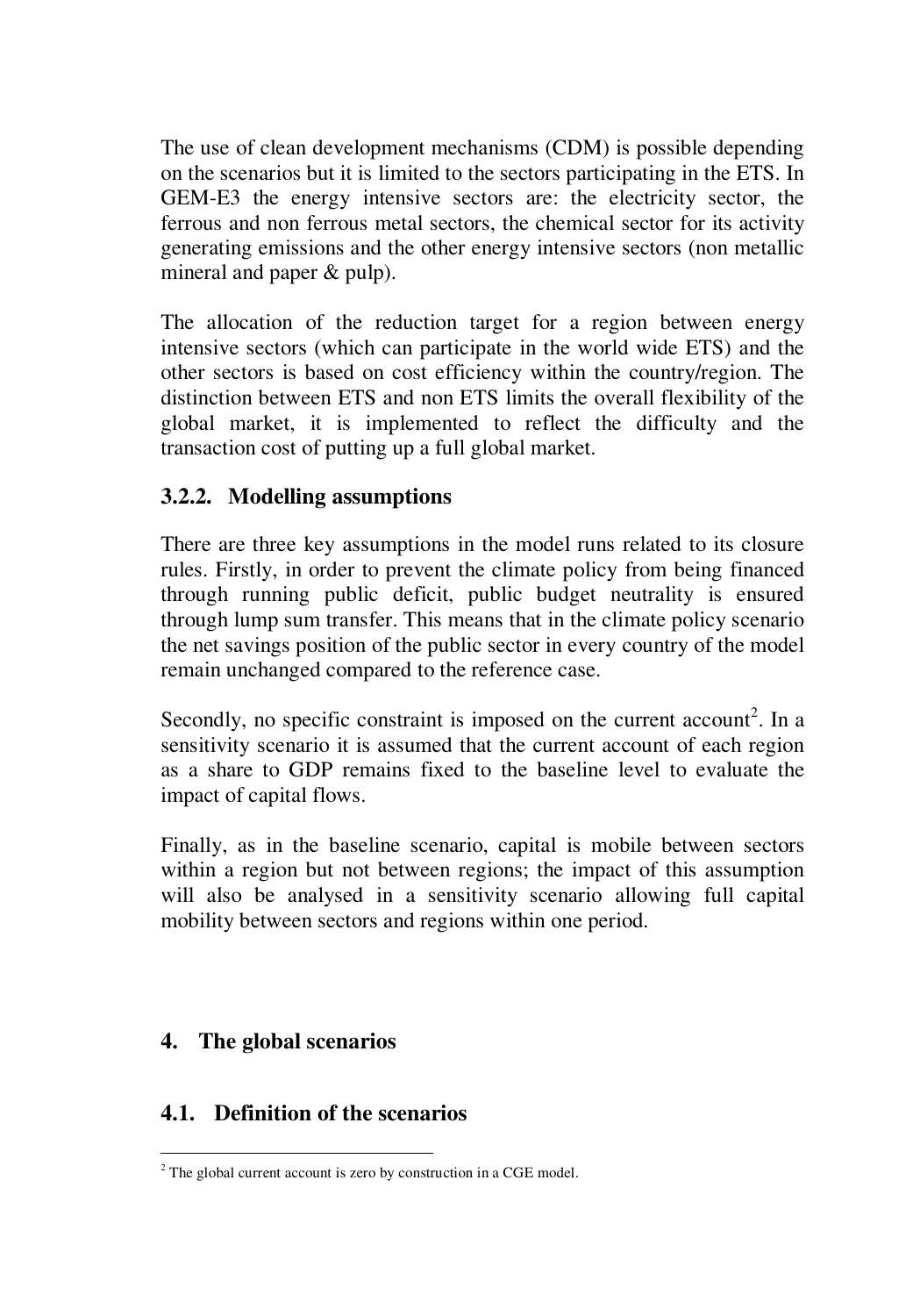Based on the assumptions described in the previous section, different global scenarios (with the participation of all regions at some points of time) have been defined. The first of the scenarios (called 'Scenario 1, early participation') is the broad participation case of the EC impact assessment (Variant 1 in section 6.2.5). This scenario has relatively a high degree of flexibility because from 2020 Group 1 and Group 2 countries can benefit from low cost abatement possibilities in Group 3 countries. In particular, four large countries in Group 3 (Brazil, other Latin America, South Africa, and China) are participating in the ETS from 2020 onwards. These economies only have a target from the year 2030. For the periods when they do not have a reduction target (2020 and 2025) and participate they are endowed with the baseline emissions of the sectors in the country participating in the ETS.

Moreover, two other scenarios have been studied, which differ from the previous one in terms of the timing of participation of countries in the worldwide emission trading system. These two other cases could be considered as 'lower flexibility cases'. In the first scenario all countries participate in the international ETS only when they have a reduction target ('Scenario 2, participation when target'), at the time when they implement also a domestic permit system. This means that the possibility of buying emission permits to Group 3 countries in 2020-2025 disappears, implying higher abatement costs in Group 1 and 2 countries to meet their targets. From the year 2030, however, Group 3 countries have emission reduction targets and then participate in the international ETS in what concerns their energy intensive sectors.

The second case is even more restrictive than the previous in the Annex I countries are the only ones participating in the ETS ('Scenario 3, Annex I only in ETS'). This means that for the 2020-2025 period Group 1 countries are alone in the international ETS bubble. They cannot benefit from lower abatement costs of Group 2 countries (in other words, there are not CDMs) and, furthermore, that for the 2030 period, the Group 3 trading possibilities do not exist either. All groups reach their reduction target by implementing a domestic permit system for all sectors. This is an extreme case that can illustrate the benefits of flexibility in terms of the overall cost of the global mitigation target and its regional distribution.

#### **4.2. Results**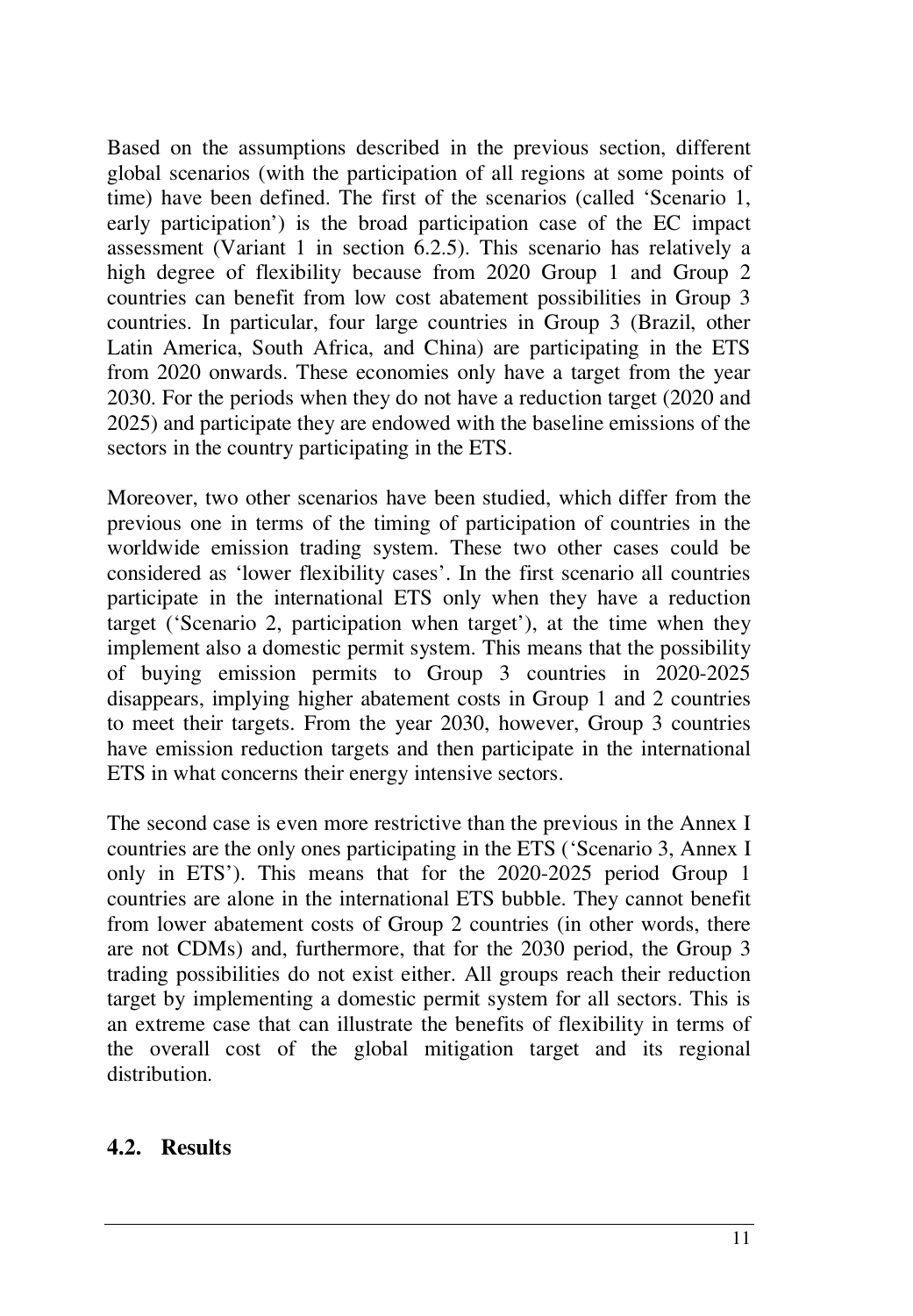#### **4.2.1. Overview**

The overall results for the three scenarios are given in Table 4. The table represents for 2020 and 2030 the average GHG permit price, the economic welfare and the GHG emissions for five large players: two Annex I regions –USA and EU 27- and three large non-Annex I countries –China, India and Brazil-. More detailed tables, with results for all the model regions, also including the GDP changes, are given in the next section.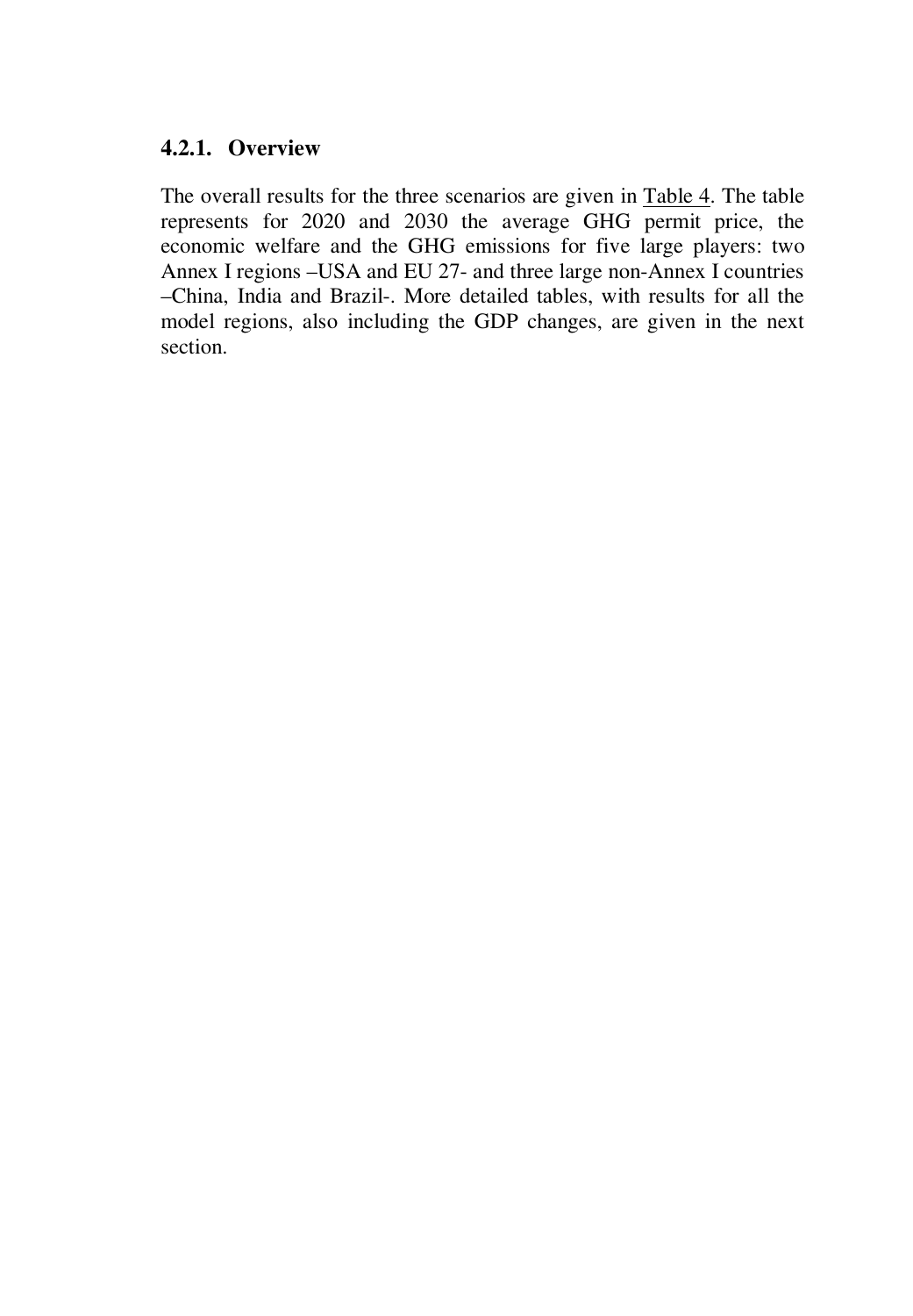#### **Table 4: Overview of the global scenarios**

(% difference compared to baseline)

|                                                    |                     | Scenario 1: early participation |                     |                         |                     | Scenario 2: participation when target |                     |                         |                     | <b>Scenario 3: Annex I only in ETS</b> |                     |                         |  |
|----------------------------------------------------|---------------------|---------------------------------|---------------------|-------------------------|---------------------|---------------------------------------|---------------------|-------------------------|---------------------|----------------------------------------|---------------------|-------------------------|--|
|                                                    | 2020                |                                 | 2030                |                         | 2020                |                                       | 2030                |                         |                     | 2020                                   | 2030                |                         |  |
|                                                    | Economic<br>Welfare | <b>GHG</b><br>Emissions         | Economic<br>Welfare | <b>GHG</b><br>Emissions | Economic<br>Welfare | <b>GHG</b><br>Emissions               | Economic<br>Welfare | <b>GHG</b><br>Emissions | Economic<br>Welfare | <b>GHG</b><br>Emissions                | Economic<br>Welfare | <b>GHG</b><br>Emissions |  |
| <b>USA</b>                                         | $-1.37%$            | $-39.5%$                        | $-3.4%$             | $-52.1%$                | $-1.41%$            | $-46.6%$                              | $-3.4%$             | $-52.1%$                | $-1.43%$            | $-47.4%$                               | $-3.6%$             | $-61.7%$                |  |
| <b>EU27</b>                                        | $-2.34%$            | $-28.1\%$                       | $-5.7\%$            | $-41.6%$                | $-2.38%$            | $-33.6%$                              | $-5.8\%$            | $-41.6%$                | $-2.42%$            | $-34.4\%$                              | $-6.0\%$            | $-50.3%$                |  |
| <b>Brazil</b>                                      | $-0.3\%$            | $-4.8\%$                        | $-1.5\%$            | $-15.0\%$               | $-0.3\%$            | 3.6%                                  | $-1.5\%$            | $-15.0\%$               | $-0.3\%$            | 3.6%                                   | $-1.4\%$            | $-12.3%$                |  |
| India                                              | $-0.9%$             | $0.5\%$                         | $-1.6%$             | $-23.3%$                | $-0.7%$             | $0.7\%$                               | $-1.6%$             | $-23.3%$                | $-0.8\%$            | $0.6\%$                                | $-2.4%$             | $-12.3%$                |  |
| China                                              | 0.3%                | $-29.5%$                        | $-0.8%$             | $-32.8%$                | $-0.8%$             | 1.8%                                  | $-0.8\%$            | $-32.7%$                | $-0.8\%$            | 1.6%                                   | $-2.1\%$            | $-12.3%$                |  |
| World<br>inequality<br>$aversion' = 0$             | $-1.2%$             | $-25.9%$                        | $-3.4%$             | $-37.2%$                | $-1.3%$             | $-23.6%$                              | $-3.4%$             | $-37.2%$                | $-1.3%$             | $-23.6%$                               | $-3.6\%$            | $-37.2%$                |  |
| World<br>inequality<br>aversion=1                  | $-0.4%$             |                                 | $-1.4%$             |                         | $-0.5%$             |                                       | $-1.4%$             |                         | $-0.5%$             |                                        | $-1.5%$             |                         |  |
| GHG permit<br>price<br>(US\$2001/ton)<br>$CO2eq$ ) |                     | 40.9                            |                     | 83.4                    |                     | 73.5                                  |                     | 83.3                    |                     | 73.6                                   |                     | 96.4                    |  |

<sup>&</sup>lt;sup>1</sup> Inequality aversion parameter in the social welfare function allows taking into account the equity dimension, the higher the more important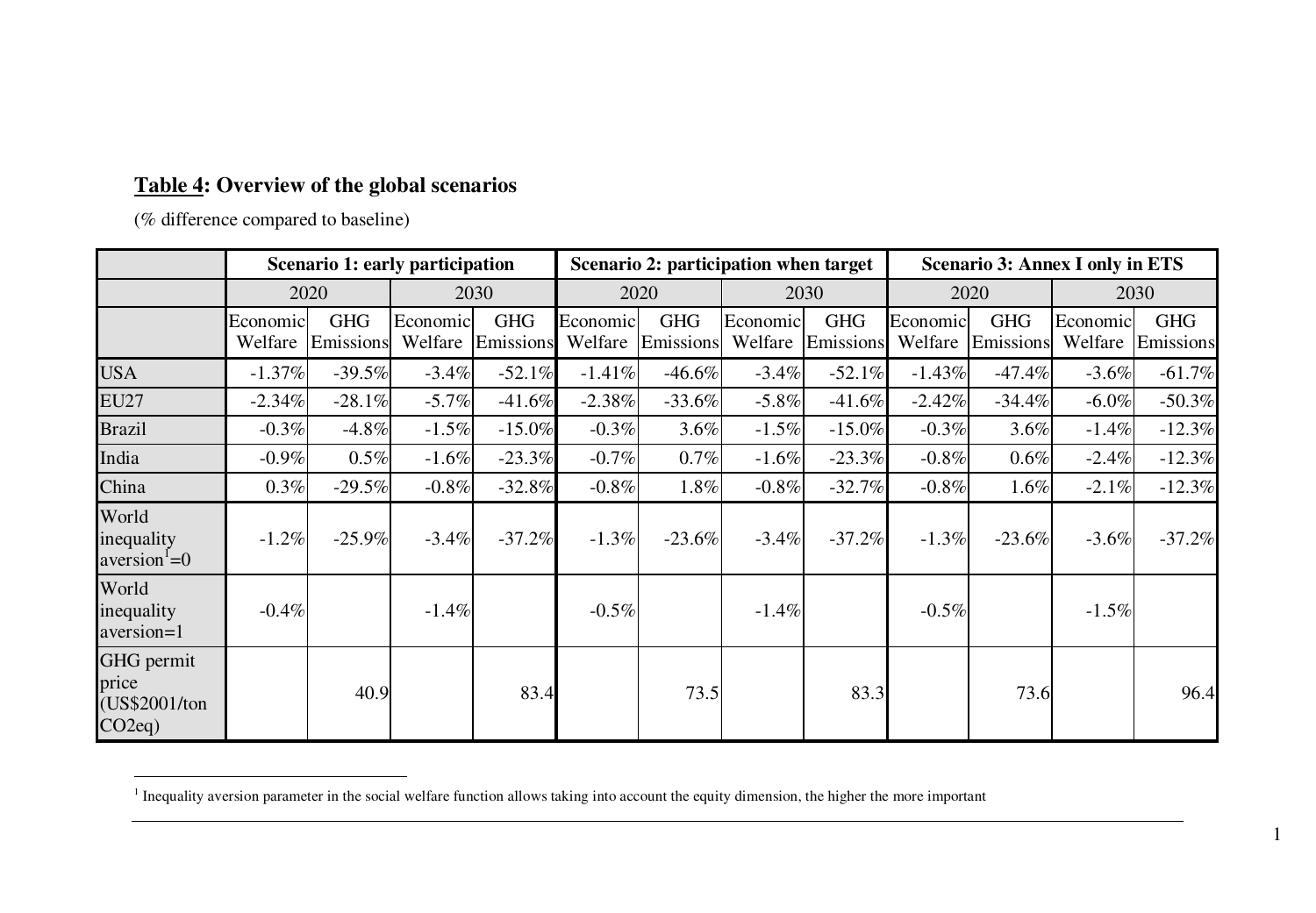Concerning Scenario 1, the reduction targets for 2020 are already stringent for the developed world and further increase in 2030. This translates into a doubling of the GHG permit price, from 40.9 US\$2001/tCO2eq in 2020 to 83.4 US\$2001/tCO2eq. In terms of welfare, the cost compared to the baseline remains limited for the USA and EU27, in a 1 to 2% range (compared to the baseline scenario levels), and increasing with the stringency of the target, to 4 to 6% in 2030. Note that in 2020 China experiences an improvement in its economic welfare of 0.3% due to its significant sale of emission permits to Group 1 and 2 countries (Brazil also sell permits, but to a much lower extent). China does not have a target in that period but reduces its emissions by nearly 30% compared to the baseline scenario. In the 2030 period China has a target (12%), and reduces its emissions by almost 33% compared to the baseline. The welfare loss of China can be partly explained by the existence of a domestic target and also by the fall in global activity due to the stronger constraint in global emissions.

The impact is more neutral for the other early participants such as Brazil: they benefit from the smaller decrease of activity in the Annex I countries but do not gain much from their early participation because they are less carbon intensive.

In Scenario 2, with less flexibility in the international ETS, the GHG permit price increases significantly in the year 2020, compared to Scenario 1, almost doubling to 73.5 US\$2001/tCO2eq. The non participation of some developing countries from 2020 onwards in this scenario increases slightly the welfare cost of the reduction for the Annex I countries before 2030. With regard to large developing countries, Brazil and India remain the same, but the Chinese economic welfare is worse off than in Scenario 1 because it does not receive the transfers from the sale of permits.

Moreover, the overall gain from an early participation (scenario 1) lies predominantly in a further reduction of the World GHG emissions. Global emissions fall by 25.9% in Scenario 1 and by 23.6% in Scenario 2.

Concerning Scenario 3, where Group 1 countries can only make ETS within the same group, the GHG permit in 2030 become higher than that under Scenario 1. In 2030, both US and EU27 have slightly higher welfare losses, relative to Scenario 1. India and China welfare levels are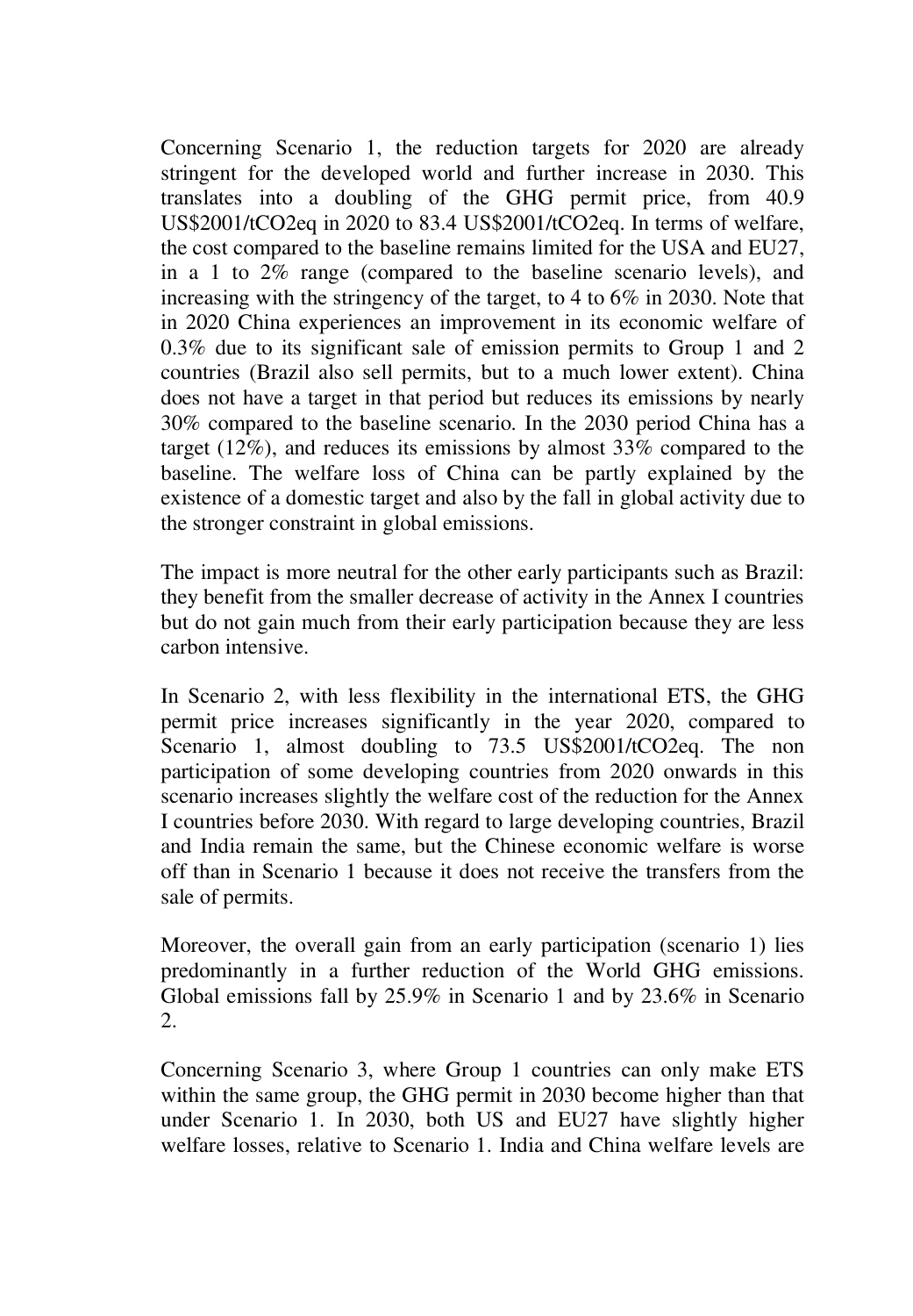worse than under Scenario 1. They suffer from the higher decrease in activity in the Annex I countries and, furthermore, cannot benefit from their participation in the ETS.

At sectoral level, the implementation of the ETS for the energy intensive sectors reduces the loss of competitiveness of these sectors in the countries having higher reduction target (Annex I countries). Early participation of China and others has the same positive effect. The shares of these sectors in Annex I countries in the World production are even slightly increasing in the two scenarios where all countries are in the ETS. They are decreasing when the ETS is limited to Annex I countries.

#### **4.2.2. Scenario 1: early participation in the ETS**

Table 5 presents the results for all countries of Scenario 1, including emissions targets and GDP changes. Under this scenario large developing countries (in particular, China, South Africa and Latin America) are participating with the energy intensive sectors in the international ETS from 2020 onwards. It is mainly China which contributes to the ETS, with a reduction of its emissions of almost 30% compared to the baseline. USA, Canada, Australia and EU27 are benefiting mostly from the ETS and therefore also from their participation: their emissions are reduced by approximately 10 percentage points compared to their target. Group 2 countries are also buying in the international ETS. In 2030 China, India and South Africa are the main sellers in the ETS, with the largest emissions reduction compared to their target.

In terms of the macroeconomic adjustment (measured with the change of GDP), due to the GHG emission constraint the reduction remains limited in annualised terms. For the EU27 region, in 2020 the GPD is estimated to be 2.1% below the level of the baseline scenario. Annualising that figure over a fifteen period means an annual reduction of GDP growth of around 0.14%. For 2030 the GDP change is 5%, and annualised translates into 0.21%. The policy reduces the average growth rate of EU27 from 2% a year in the baseline scenario till 2020 to 1.9% a year in the policy scenario and till 2030 from 1.8% to 1.6%. The annualised GDP change for the world economy is 0.11% and 0.17%, respectively for 2020 and 2030.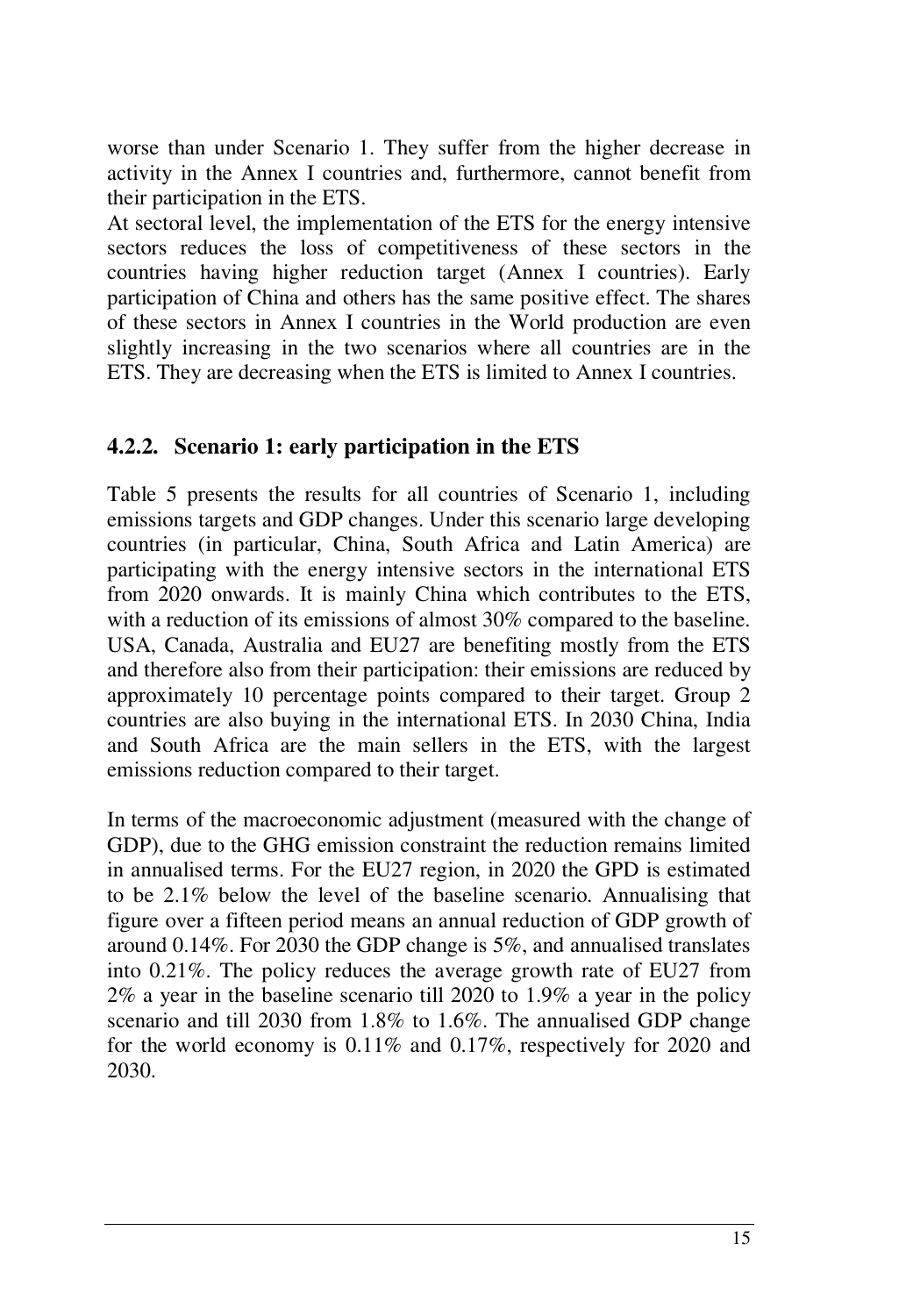## **Table 5: Scenario with early participation in ETS**

(% difference compared to baseline. GHG permit price in US\$2001/tCO2eq)

|                      |                               | 2020            |                      |          |            |         | 2030                 |          |            |  |
|----------------------|-------------------------------|-----------------|----------------------|----------|------------|---------|----------------------|----------|------------|--|
|                      |                               |                 | <b>GHG</b> Emissions | welfare  | <b>GDP</b> |         | <b>GHG</b> Emissions |          |            |  |
|                      |                               | target scenario |                      |          |            | target  | scenario             | welfare  | <b>GDP</b> |  |
| Group 1<br>(Annex I) | <b>USA</b>                    | $-50\%$         | $-40%$               | $-1.4\%$ | $-1.9%$    | $-64%$  | $-52%$               | $-3.4%$  | $-4.5%$    |  |
|                      | Canada                        | $-46\%$         | $-36%$               | $-2.5\%$ | $-2.8\%$   | $-61\%$ | $-50%$               | $-6.0\%$ | $-7.0\%$   |  |
|                      | <b>EU27</b>                   | $-37\%$         | $-28%$               | $-2.3\%$ | $-2.1\%$   | $-52%$  | $-42%$               | $-5.7\%$ | $-5.0\%$   |  |
|                      | Other European countries      | $-25%$          | $-22%$               | $-1.2%$  | $-1.1\%$   | $-46%$  | $-41%$               | $-2.9%$  | $-3.4%$    |  |
|                      | Former Soviet Union           | $-38%$          | $-38%$               | $-3.3\%$ | $-4.5\%$   | $-53%$  | $-49%$               | $-7.7\%$ | $-10.3%$   |  |
|                      | Australia & New Zealand       | $-33%$          | $-26%$               | 0.1%     | $-1.4\%$   | $-51%$  | $-40%$               | $-0.9\%$ | $-4.5%$    |  |
|                      | Japan                         | $-37%$          | $-28%$               | $-1.0%$  | $-1.1%$    | $-54%$  | $-42%$               | $-3.0\%$ | $-3.1%$    |  |
| Group 2              | Mexico & Venezuela            | $-23%$          | $-18%$               | $-1.6\%$ | $-1.0\%$   | $-45%$  | $-34%$               | $-5.1\%$ | $-3.7%$    |  |
|                      | South & East Mediterranean    | $-23%$          | $-22%$               | $-1.1\%$ | $-1.7%$    | $-45%$  | $-35%$               | $-4.2%$  | $-5.7%$    |  |
|                      | <b>Middle East</b>            | $-23%$          | $-22%$               | $-1.2\%$ | $-1.8\%$   | $-45%$  | $-39\%$              | $-4.6%$  | $-5.3\%$   |  |
|                      | East South East Asia          | $-23%$          | $-21%$               | $-0.7\%$ | $-1.1%$    | $-45%$  | $-36%$               | $-2.3%$  | $-3.4%$    |  |
| Group 3              | <b>Brazil</b>                 | $0\%$           | $-5%$                | $-0.3\%$ | $-0.6\%$   | $-12%$  | $-15%$               | $-1.5%$  | $-2.2\%$   |  |
|                      | <b>Rest of Latin America</b>  | $0\%$           | $-3%$                | $-0.3\%$ | $-0.6\%$   | $-12%$  | $-13%$               | $-1.4%$  | $-2.2%$    |  |
|                      | China                         | $0\%$           | $-30%$               | 0.3%     | $-0.5\%$   | $-12%$  | $-33%$               | $-0.8%$  | $-2.5%$    |  |
|                      | South Africa                  | $0\%$           | $-5%$                | 0.7%     | $-0.3%$    | $-12%$  | $-23%$               | $1.5\%$  | $-1.0%$    |  |
|                      | India                         | $0\%$           | $0\%$                | $-0.9\%$ | $-1.0\%$   | $-12%$  | $-23%$               | $-1.6%$  | $-2.4%$    |  |
|                      | Rest of Asia                  | $0\%$           | $1\%$                | $-0.3\%$ | $-0.5%$    | $-12%$  | $-14%$               | $-1.2%$  | $-1.9%$    |  |
|                      | Middle Africa                 | $0\%$           | 2%                   | $-0.8\%$ | $-0.6%$    | $0\%$   | $6\%$                | $-2.0%$  | $-2.5%$    |  |
|                      | World (inequality aversion=0) |                 | $-26%$               | $-1.2\%$ | $-1.7%$    | $-37%$  | $-37%$               | $-3.4\%$ | $-4.2%$    |  |
|                      | World (inequality aversion=1) |                 |                      | $-0.4\%$ |            |         | $-1.4%$              |          |            |  |
|                      | GHG permit price              |                 | 41                   |          |            |         | 83                   |          |            |  |

If India would also participate in 2020, it would be beneficial for this country and for the world. The GHG permit price and the World GHG emissions would slightly decrease. China would however gain less from its early participation having to share the demand of permits with India.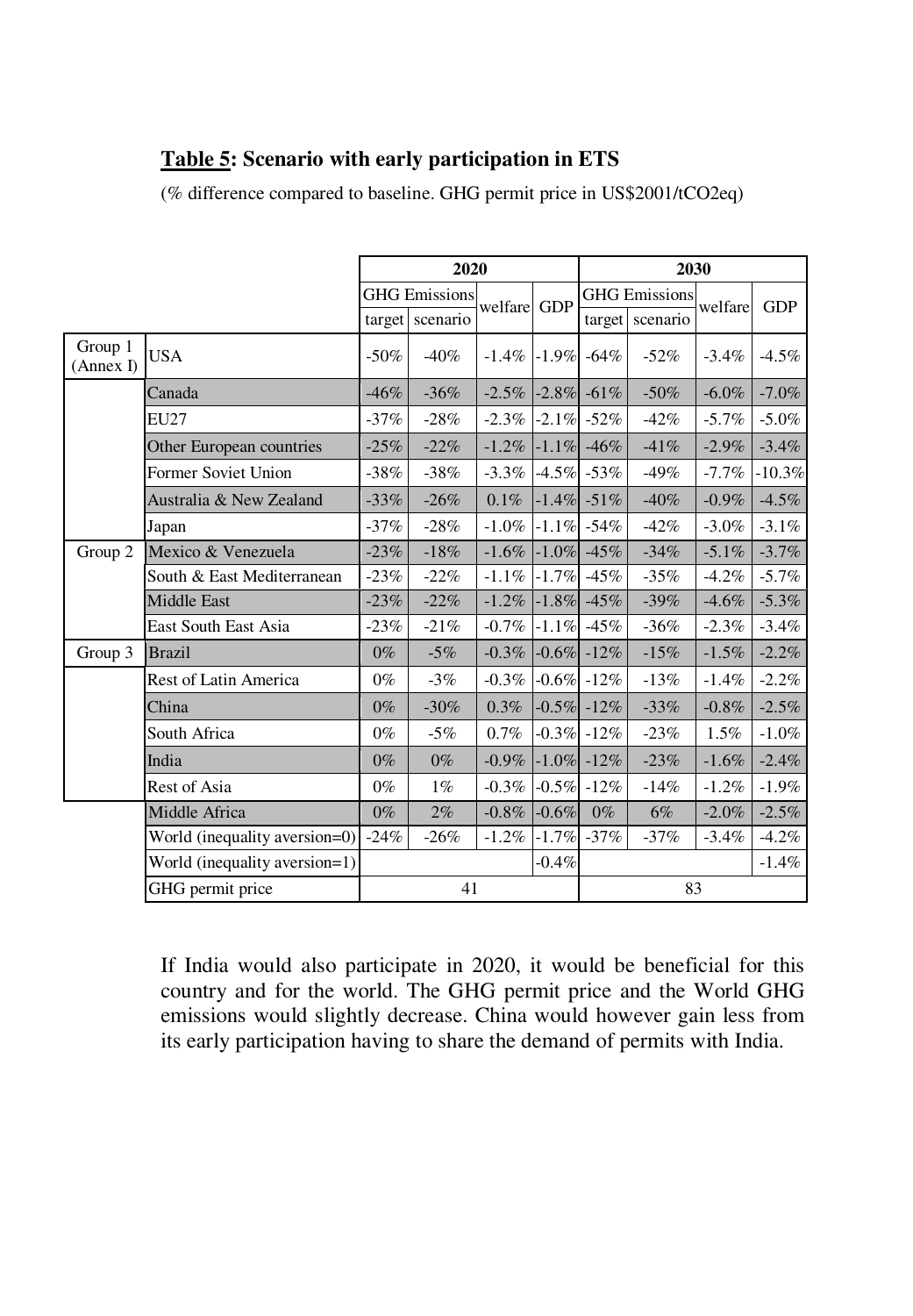#### **4.2.3. Scenario 2: participation when emission reduction target is imposed**

The non participation of China, Brazil and the other in the international ETS in 2020 increases the marginal cost of reduction, as already noted. The GHG permit price at a world level is very high in 2020 (compared to Scenario 1) as the reduction targets for 2020 are already stringent for the developed world. In terms of GDP adjustment cost, the deviation with respect to the baseline remains rather close to the previous scenario with early participation.

A change compared to the previous scenario is that in 2020 the FSU becomes the seller of permits within the Group 1 and 2 bubble, replacing China. Indeed, in terms of welfare and GDP changes most Annex I (Group 1) countries are worse off than in Scenario 1. The FSU is better off because of its sale of permits in the ETS market.

The GHG permit price reaches 73.5US\$ in 2020 and increases only slightly in 2030 though the reduction target is much higher. The participation in 2030 of great emitters such as China and India with still low reduction targets in 2030 explains the low increase.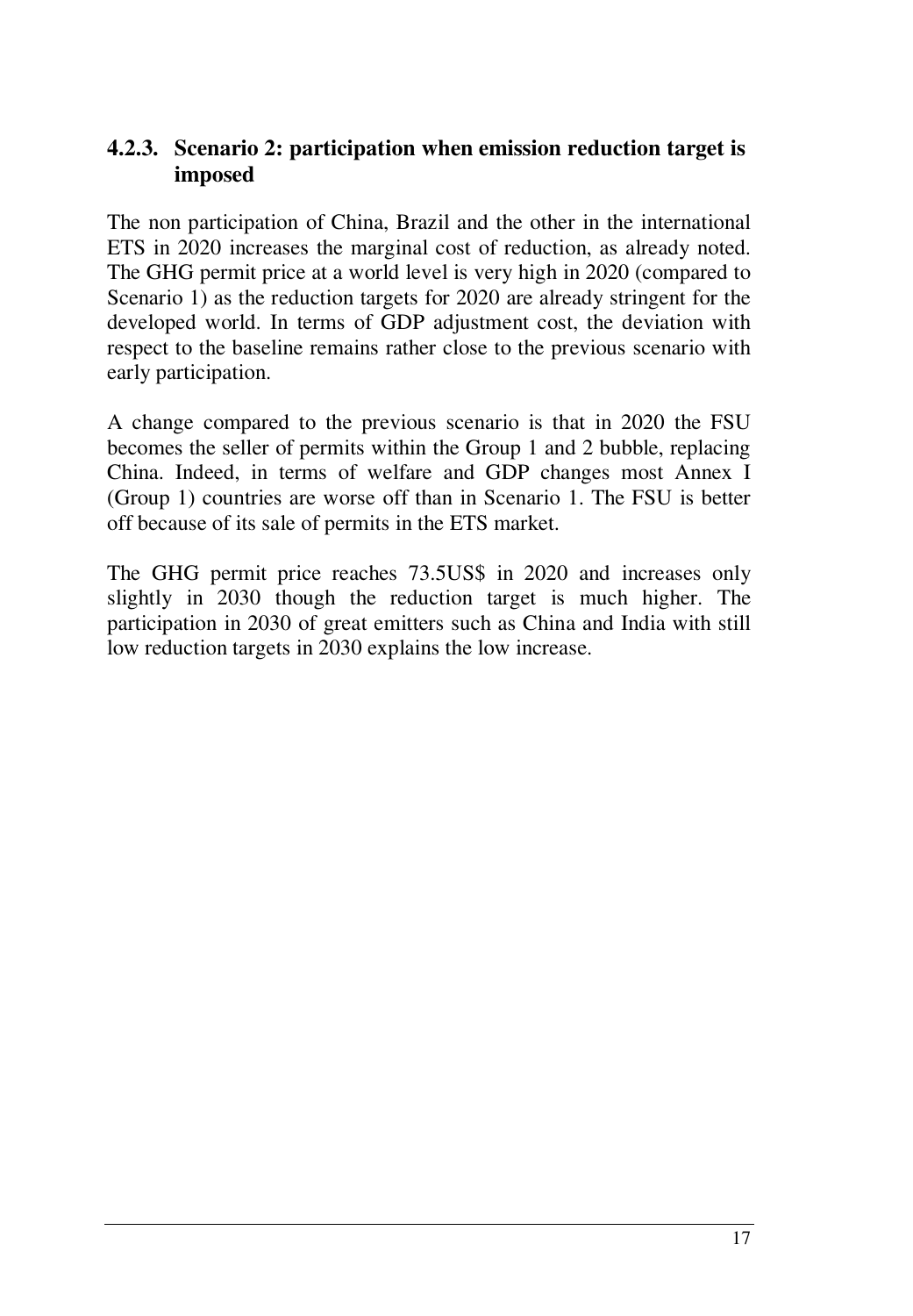**Table 6: Scenario with participation when target imposed** (% difference compared to baseline. GHG permit price in US\$2001/tCO2eq) ÷

|                      |                                  | 2020    |                                               |          |          |         | 2030                 |          |            |  |
|----------------------|----------------------------------|---------|-----------------------------------------------|----------|----------|---------|----------------------|----------|------------|--|
|                      |                                  |         | <b>GHG</b> Emissions<br><b>GDP</b><br>welfare |          |          |         | <b>GHG</b> Emissions | welfare  | <b>GDP</b> |  |
|                      |                                  | target  | scenario                                      |          |          | target  | scenario             |          |            |  |
|                      | <b>USA</b>                       | $-50\%$ | $-47%$                                        | $-1.4%$  | $-2.1%$  | $-64\%$ | $-52\%$              | $-3.4\%$ | $-4.6\%$   |  |
|                      | Canada                           | $-46%$  | $-42%$                                        | $-2.6\%$ | $-2.9\%$ | $-61%$  | $-50\%$              | $-6.0\%$ | $-7.1\%$   |  |
|                      | <b>EU27</b>                      | $-37%$  | $-34%$                                        | $-2.4%$  | $-2.2\%$ | $-52\%$ | $-42%$               | $-5.8\%$ | $-5.1\%$   |  |
| Group 1<br>(Annex I) | Other European countries         | $-25%$  | $-23%$                                        | $-1.4%$  | $-1.1%$  | $-46%$  | $-41%$               | $-3.0\%$ | $-3.4\%$   |  |
|                      | Former Soviet Union              | $-38%$  | $-46\%$                                       | $-2.0%$  | $-3.4%$  | $-53%$  | $-49\%$              | $-7.9\%$ | $-10.4%$   |  |
|                      | Australia & New Zealand          | $-33%$  | $-32%$                                        | 0.1%     | $-1.5%$  | $-51%$  | $-40%$               | $-1.0\%$ | $-4.6\%$   |  |
|                      | Japan                            | $-37%$  | $-34%$                                        | $-1.0%$  | $-1.1\%$ | $-54%$  | $-42%$               | $-3.0\%$ | $-3.1\%$   |  |
|                      | Mexico & Venezuela               | $-23%$  | $-22%$                                        | $-1.6%$  | $-1.0%$  | $-45%$  | $-34%$               | $-5.1\%$ | $-3.7\%$   |  |
|                      | South & East Mediterranean       | $-23%$  | $-28%$                                        | $-0.9\%$ | $-1.7%$  | $-45%$  | $-35%$               | $-4.4%$  | $-5.8\%$   |  |
| Group 2              | Middle East                      | $-23%$  | $-27%$                                        | $-1.2%$  | $-2.0%$  | $-45%$  | $-39%$               | $-4.7%$  | $-5.5\%$   |  |
|                      | East South East Asia             | $-23%$  | $-27%$                                        | $-0.5\%$ | $-1.1\%$ | $-45%$  | $-36%$               | $-2.4%$  | $-3.5\%$   |  |
|                      | <b>Brazil</b>                    | $0\%$   | $4\%$                                         | $-0.3%$  | $-0.2%$  | $-12%$  | $-15%$               | $-1.5\%$ | $-2.2\%$   |  |
|                      | Rest of Latin America            | $0\%$   | $2\%$                                         | $-0.4%$  | $-0.5\%$ | $-12\%$ | $-13%$               | $-1.4%$  | $-2.2\%$   |  |
| Group 3              | China                            | $0\%$   | $2\%$                                         | $-0.8%$  | $-0.8%$  | $-12%$  | $-33%$               | $-0.8%$  | $-2.3\%$   |  |
|                      | South Africa                     | $0\%$   | $2\%$                                         | $-0.2\%$ | $-0.6%$  | $-12%$  | $-23%$               | 1.6%     | $-0.8\%$   |  |
|                      | India                            | $0\%$   | $1\%$                                         | $-0.7\%$ | $-0.9\%$ | $-12%$  | $-23%$               | $-1.6\%$ | $-2.4\%$   |  |
|                      | Rest of Asia                     | $0\%$   | $1\%$                                         | $-0.3\%$ | $-0.4%$  | $-12%$  | $-14%$               | $-1.3\%$ | $-1.9\%$   |  |
|                      | Middle Africa                    | $0\%$   | $2\%$                                         | $-0.7\%$ | $-0.5\%$ | $0\%$   | $6\%$                | $-2.0\%$ | $-2.5\%$   |  |
|                      | World (inequality<br>aversion=0) | $-24%$  | $-24%$                                        | $-1.3\%$ | $-1.7%$  | $-37%$  | $-37\%$              | $-3.4\%$ | $-4.3\%$   |  |
|                      | World (inequality<br>aversion=1) |         |                                               |          | $-0,5%$  |         |                      |          | $-1.4%$    |  |
|                      | GHG permit price                 |         | 74                                            |          |          |         |                      | 83       |            |  |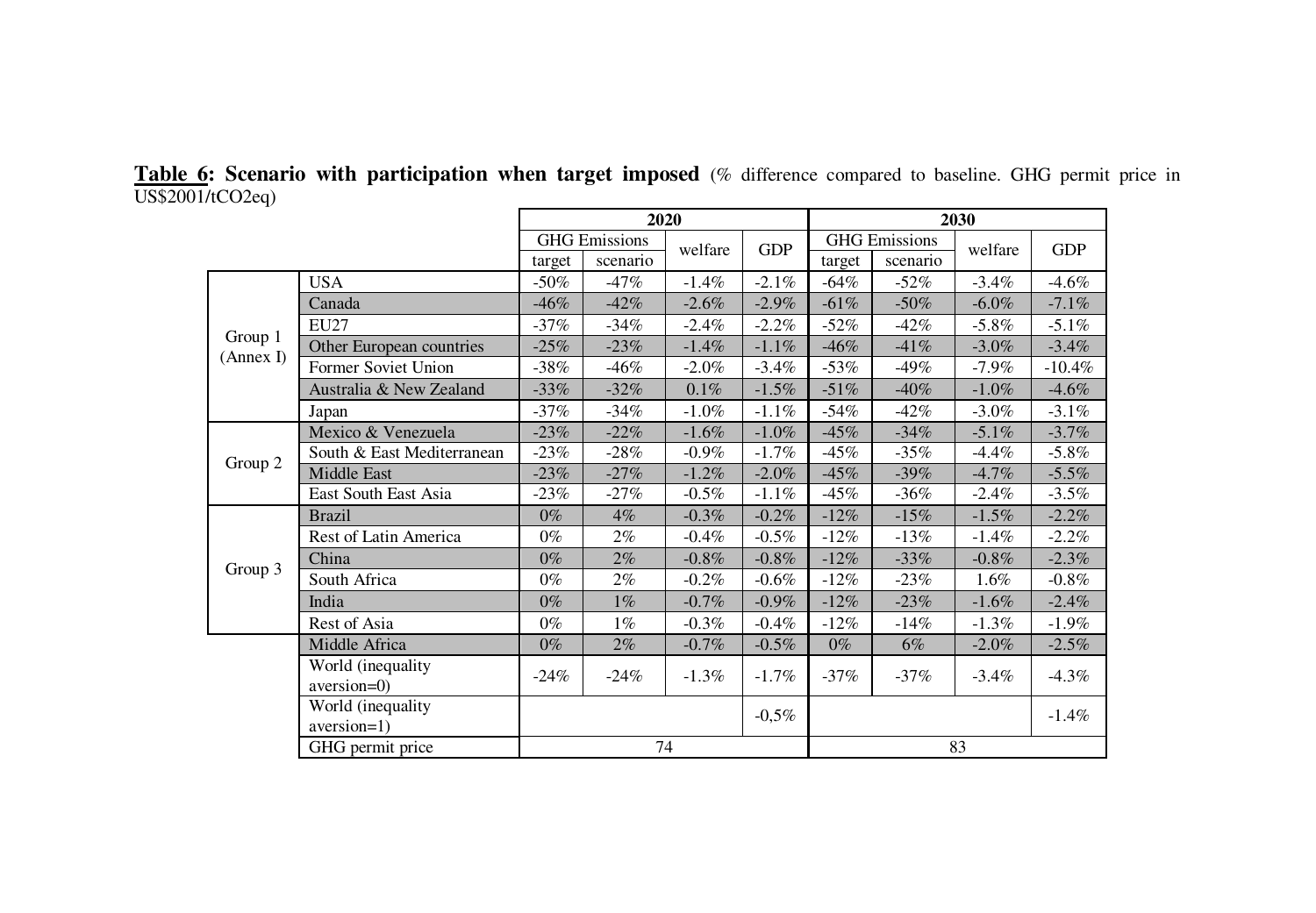## **4.2.4. Scenario 3: Annex I only participating in ETS**

In this scenario only Annex I countries are participating in the ETS and this limits the possibility of benefiting from the low cost GHG reduction potentials of large countries like China, or from Group 2 countries. For 2020 the results are close to scenario 2 (the differences are due to the non participation of Group 2). In 2030 however the GHG permit price is higher than in the previous scenario, and the cost in terms of welfare and GDP growth is also higher. This is as expected as limiting the participation in the ETS is less cost efficient. While in 2030 all Annex I countries are worse off compared to Scenario 1, the FSU appears again as the seller of permits to its Annex I partners, experiencing lower welfare and GDP changes than in Scenario 1.

On sectoral level, limiting the ETS to the Annex I countries increases the reduction cost for the sectors and especially for the energy intensive sectors. It also deteriorates the competitive position of those sectors in Annex I because of the lower target in the non Annex I countries.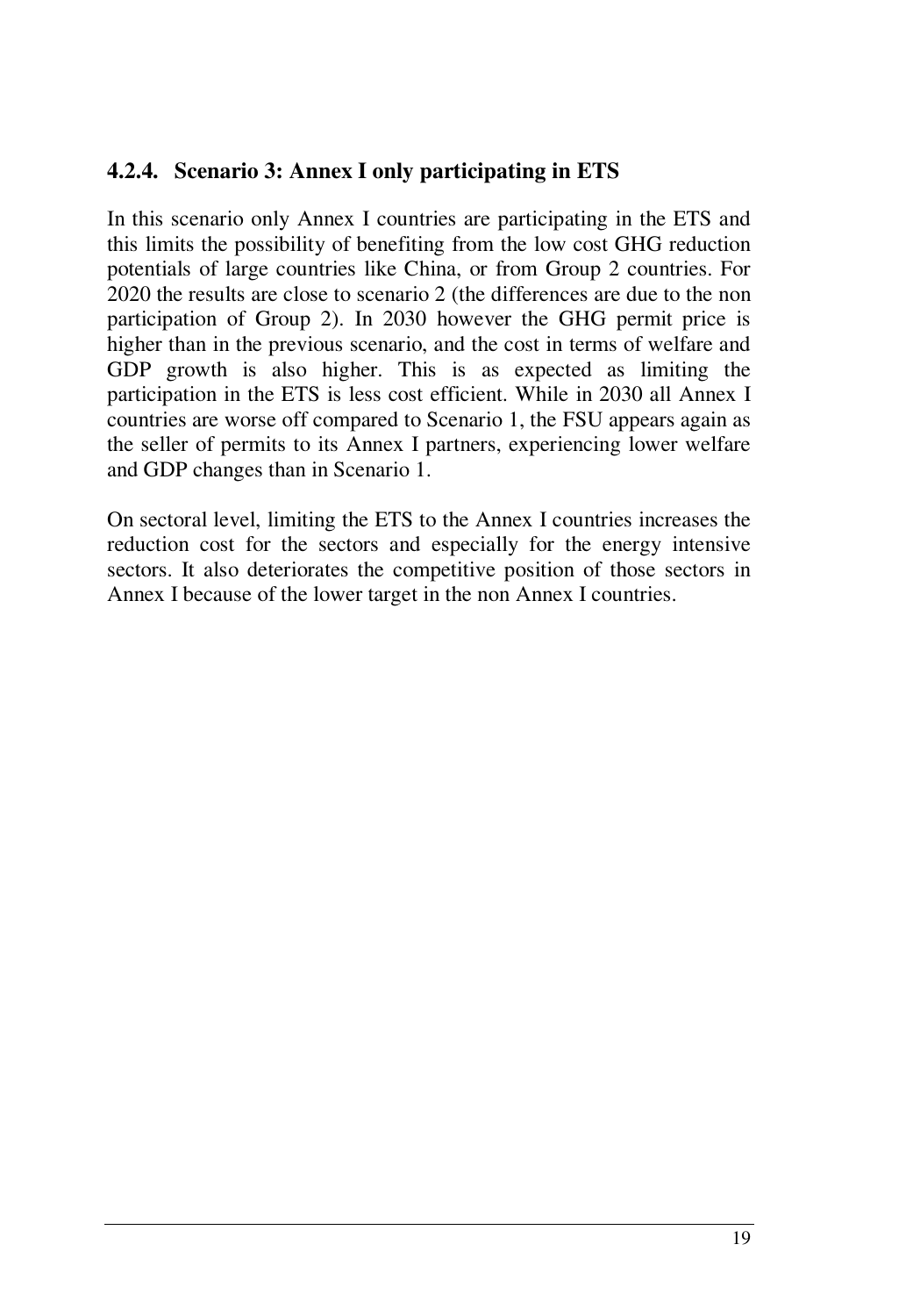## **Table 7: Scenario with Annex I only in ETS**

(% difference compared to baseline. GHG permit price in US\$2001/tCO2eq)

|           |                               | 2020    |                                 |          |            |         | 2030                 |          |            |  |
|-----------|-------------------------------|---------|---------------------------------|----------|------------|---------|----------------------|----------|------------|--|
|           |                               |         | <b>GHG</b> Emissions<br>welfare |          |            |         | <b>GHG</b> Emissions | welfare  | <b>GDP</b> |  |
|           |                               | target  | scenario                        |          | <b>GDP</b> | target  | scenario             |          |            |  |
|           | <b>USA</b>                    | $-50\%$ | $-47%$                          | $-1.4%$  | $-2.1%$    | $-64\%$ | $-62%$               | $-3.6%$  | $-4.9\%$   |  |
|           | Canada                        | $-46%$  | $-43%$                          | $-2.6%$  | $-3.0%$    | $-61%$  | $-59%$               | $-6.4%$  | $-7.5%$    |  |
|           | <b>EU27</b>                   | -37%    | $-34%$                          | $-2.4\%$ | $-2.2\%$   | $-52\%$ | $-50\%$              | $-6.0\%$ | $-5.4\%$   |  |
| Group 1   | Other European countries      | $-25\%$ | $-24%$                          | $-1.4\%$ | $-1.1%$    | $-46%$  | $-44%$               | $-3.2\%$ | $-3.5\%$   |  |
| (Annex I) | Former Soviet Union           | $-38%$  | $-47%$                          | $-1.6%$  | $-3.1\%$   | $-53%$  | $-61%$               | $-5.0\%$ | $-8.9\%$   |  |
|           | Australia & New Zealand       | $-33\%$ | $-33\%$                         | 0.1%     | $-1.5\%$   | $-51%$  | $-50\%$              | $-0.9\%$ | $-5.1\%$   |  |
|           | Japan                         | $-37\%$ | $-35%$                          | $-1.0\%$ | $-1.1%$    | $-54%$  | $-51%$               | $-3.0\%$ | $-3.2\%$   |  |
|           | Mexico & Venezuela            | $-23%$  | $-23%$                          | $-1.6%$  | $-1.0%$    | $-45%$  | $-45%$               | $-5.5\%$ | $-4.1\%$   |  |
| Group 2   | South & East Mediterranean    | $-23%$  | $-23%$                          | $-1.1\%$ | $-1.6%$    | $-45%$  | $-45%$               | $-4.8\%$ | $-6.5\%$   |  |
|           | Middle East                   | $-23%$  | $-23%$                          | $-1.3\%$ | $-1.9%$    | $-45%$  | $-45%$               | $-4.9\%$ | $-5.8\%$   |  |
|           | East South East Asia          | $-23%$  | $-23\%$                         | $-0.6\%$ | $-1.1%$    | $-45%$  | $-45\%$              | $-2.4\%$ | $-3.9\%$   |  |
|           | <b>Brazil</b>                 | $0\%$   | $4\%$                           | $-0.3\%$ | $-0.3%$    | $-12%$  | $-12\%$              | $-1.4%$  | $-1.9\%$   |  |
|           | Rest of Latin America         | $0\%$   | $2\%$                           | $-0.4%$  | $-0.5\%$   | $-12\%$ | $-12\%$              | $-1.3\%$ | $-2.0\%$   |  |
|           | China                         | $0\%$   | $2\%$                           | $-0.8\%$ | $-0.8%$    | $-12%$  | $-12\%$              | $-2.1\%$ | $-2.7%$    |  |
| Group 3   | South Africa                  | $0\%$   | $2\%$                           | $-0.2\%$ | $-0.6%$    | $-12\%$ | $-12\%$              | $0.2\%$  | $-1.4\%$   |  |
|           | India                         | $0\%$   | $1\%$                           | $-0.8\%$ | $-0.9\%$   | $-12%$  | $-12%$               | $-2.4%$  | $-2.7%$    |  |
|           | Rest of Asia                  | $0\%$   | $1\%$                           | $-0.3\%$ | $-0.5\%$   | $-12%$  | $-12\%$              | $-1.3%$  | $-1.8\%$   |  |
|           | Middle Africa                 |         | $2\%$                           | $-0.7%$  | $-0.5%$    |         | $6\%$                | $-1.8%$  | $-2.3%$    |  |
|           | World (inequality aversion=0) | $-24%$  | $-24\%$                         | $-1.3\%$ | $-1.8%$    | $-37%$  | $-37%$               | $-3.6\%$ | $-4.5\%$   |  |
|           | World (inequality aversion=1) |         |                                 |          | $-0.5\%$   |         |                      |          | $-1.5\%$   |  |
|           | GHG permit price              |         | 74                              |          |            |         | 96                   |          |            |  |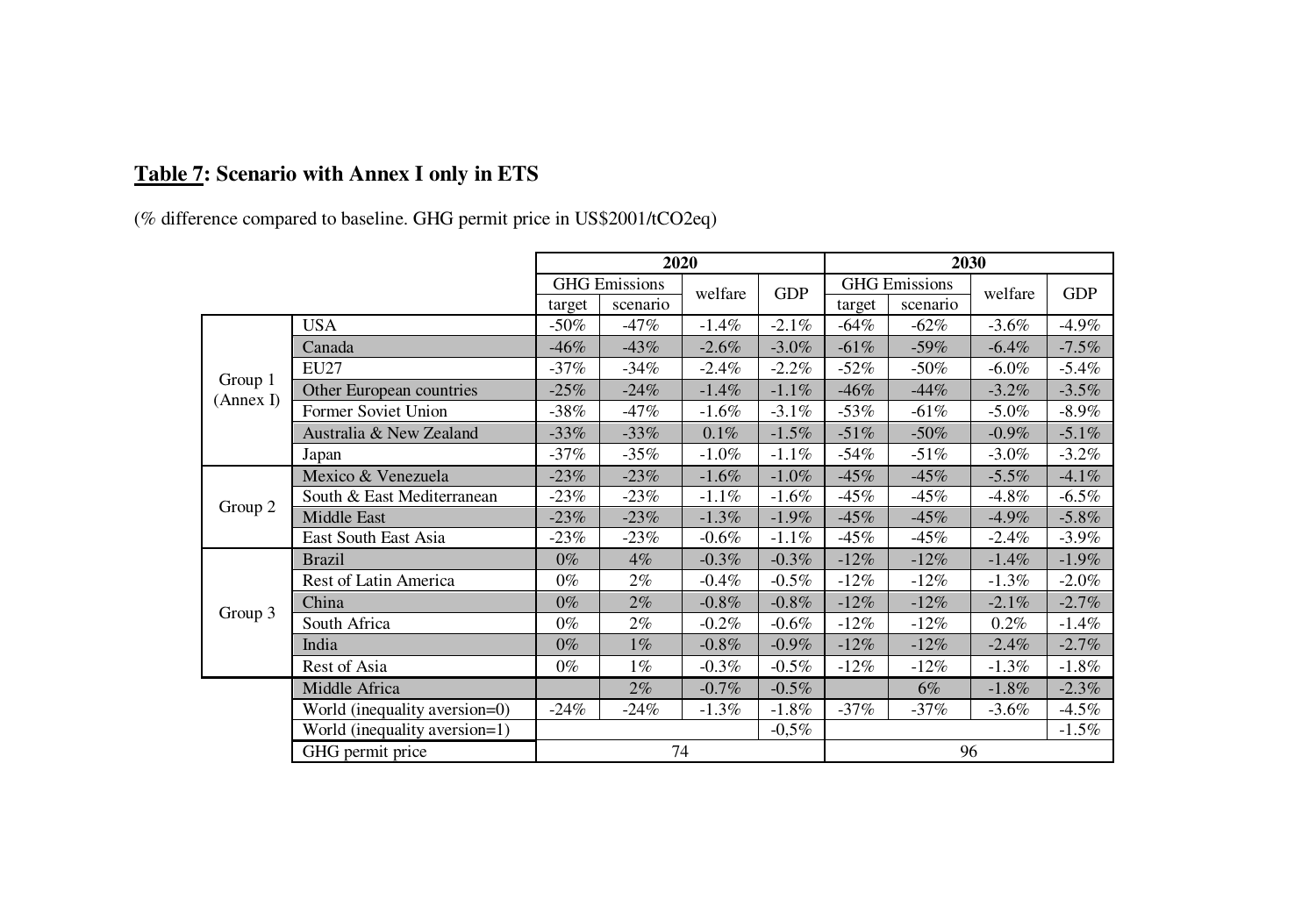## **5. Additional scenarios**

#### **5.1. Autonomous EU policy in 2020**

If EU acts alone till 2020 with the possibility of CDM with China, the cost for Europe is limited but the benefits in terms of World GHG emission reductions are also small (around -3%). The emission reduction through CDM is limited to 30% of the EU target for 2020. This strategy of Europe can be seen as a first step towards a cooperative climate agreement.

#### **Table 8: EU autonomous policy in 2020 with 21% reduction target compared to 1990**

|                                          |                     | without CDM                  |                         | with CDM            |                              |                         |  |  |
|------------------------------------------|---------------------|------------------------------|-------------------------|---------------------|------------------------------|-------------------------|--|--|
|                                          | Economic<br>Welfare | Gross<br>Domestic<br>Product | <b>GHG</b><br>Emissions | Economic<br>Welfare | Gross<br>Domestic<br>Product | <b>GHG</b><br>Emissions |  |  |
| <b>USA</b>                               | $-0.1\%$            | $-0.1\%$                     | 0.4%                    | 0.0%                | $0.0\%$                      | 0.0%                    |  |  |
| <b>EU27</b>                              | $-1.1\%$            | $-1.1\%$                     | $-27.4%$                | $-0.2%$             | $-0.2\%$                     | $-5.1\%$                |  |  |
| <b>Brazil</b>                            | $-0.1\%$            | 0.0%                         | 0.6%                    | $0.0\%$             | $0.0\%$                      | 0.1%                    |  |  |
| India                                    | $-0.1\%$            | $-0.1\%$                     | 0.1%                    | 0.0%                | $0.0\%$                      | 0.0%                    |  |  |
| China                                    | $-0.1\%$            | $-0.1\%$                     | 0.2%                    | 0.1%                | $-0.1\%$                     | $-15.3%$                |  |  |
| World                                    | $-0.3\%$            | $-0.3\%$                     | $-3.3\%$                | 0.0%                | $-0.1\%$                     | $-3.5\%$                |  |  |
| GHG permit price<br>(US\$2001/ton CO2eq) |                     |                              | 55.5                    |                     |                              | 4.7                     |  |  |

(% difference compared to baseline)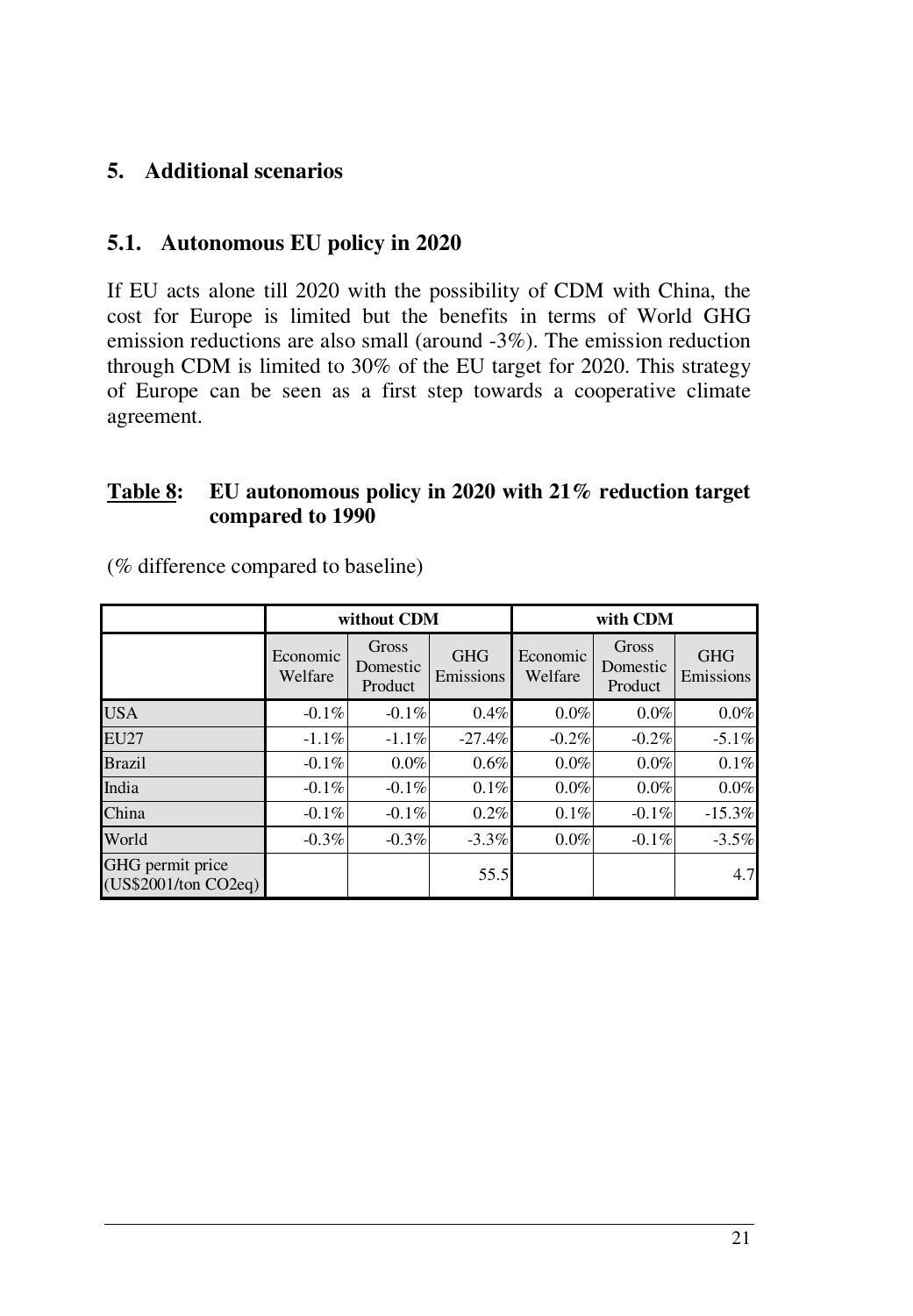#### **5.2. Impact of capital mobility**

In the global scenarios above it was assumed that there was no capital mobility between regions beyond the one implied by the new investment. To evaluate the possible impact of delocalisation at an increased speed, a scenario was run where it was assumed that capital was also mobile between regions. The comparison - however, is not straightforward. It can only give some indications because, as there is no reason to assume that capital could be more mobile with a carbon constraint than without such a constraint, the same assumption about capital mobility is also imposed in the baseline. Thus the emissions are not exactly the same in both reference cases.

Assuming full capital mobility shifts the activity towards the fast growing and developing world in the baseline. This means a decrease of the emissions in the developed and thus a decrease in their reduction effort compared to the baseline, the target compared to 1990 remaining the same. In 2030 the overall target and cost are rather similar in both scenarios at the world level but there are differences on country level mostly because a change in the reduction effort.

At sectoral level, the differences are not as great as the ETS already allows a more evenly distribution of the reduction cost.

<sup>&</sup>lt;sup>1</sup> Capital here is productive capital, financial capital is mobile in all scenarios and reflected in the change in current account.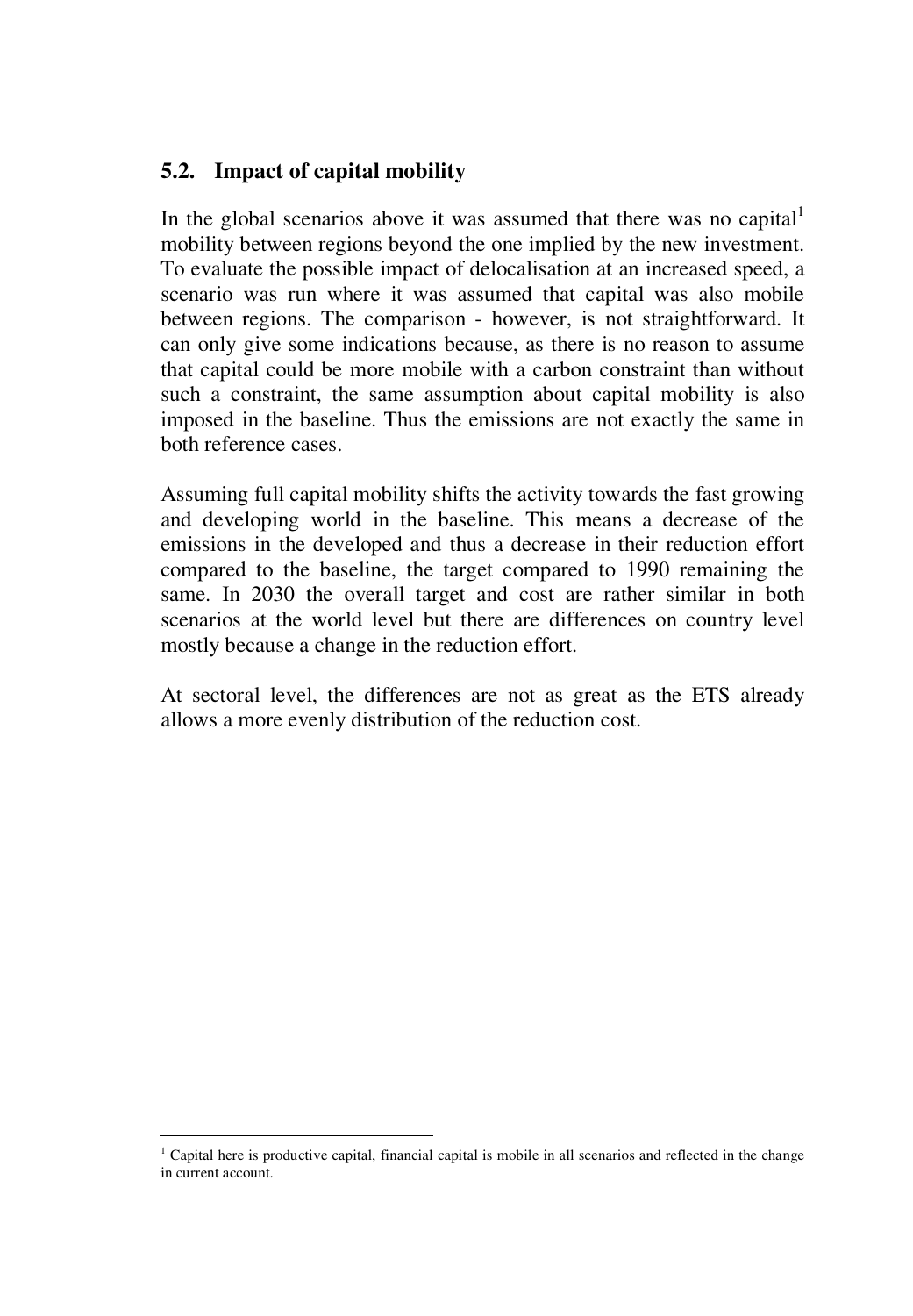## **Table 9: Scenario with early participation in ETS with and without capital mobility**

(% difference compared to baseline. GHG permit price in US\$2001/tCO2eq)

|                      |                               |         | without capital mobility |                       |          |        | with capital mobility |          |            |  |
|----------------------|-------------------------------|---------|--------------------------|-----------------------|----------|--------|-----------------------|----------|------------|--|
|                      |                               |         |                          | 2030                  |          |        |                       | 2030     |            |  |
|                      |                               |         | <b>GHG</b> Emissions     | <b>GDP</b><br>welfare |          |        | <b>GHG</b> Emissions  | welfare  | <b>GDP</b> |  |
|                      |                               | target  | scenario                 |                       |          | target | scenario              |          |            |  |
|                      | <b>USA</b>                    | $-64%$  | $-52\%$                  | $-3.4\%$              | $-4.5\%$ | $-61%$ | $-50\%$               | $-3.0\%$ | $-4.0\%$   |  |
|                      | Canada                        | $-61%$  | $-50\%$                  | $-6.0\%$              | $-7.0\%$ | $-60%$ | $-49%$                | $-6.4\%$ | $-7.8\%$   |  |
|                      | EU27                          | $-52\%$ | $-42%$                   | $-5.7\%$              | $-5.0\%$ | $-47%$ | $-38%$                | $-5.0\%$ | $-4.2\%$   |  |
| Group 1<br>(Annex I) | Other European countries      | $-46%$  | $-41%$                   | $-2.9\%$              | $-3.4\%$ | $-45%$ | $-40%$                | $-2.1\%$ | $-2.5\%$   |  |
|                      | Former Soviet Union           | $-53%$  | $-49%$                   | $-7.7\%$              | $-10.3%$ | $-46%$ | $-47%$                | $-6.0\%$ | $-9.4\%$   |  |
|                      | Australia & New Zealand       | $-51%$  | $-40%$                   | $-0.9\%$              | $-4.5\%$ | $-63%$ | $-50%$                | $-2.7\%$ | $-7.8\%$   |  |
|                      | Japan                         | $-54%$  | $-42%$                   | $-3.0\%$              | $-3.1\%$ | $-58%$ | $-46%$                | $-1.6\%$ | $-1.7\%$   |  |
|                      | Mexico & Venezuela            | $-45%$  | $-34%$                   | $-5.1\%$              | $-3.7\%$ | $-55%$ | $-43%$                | $-10.2%$ | $-8.5\%$   |  |
| Group 2              | South & East Mediterranean    | $-45%$  | $-35%$                   | $-4.2\%$              | $-5.7\%$ | $-55%$ | $-44%$                | $-8.7\%$ | $-12.2%$   |  |
|                      | Middle East                   | $-45%$  | $-39%$                   | $-4.6\%$              | $-5.3\%$ | $-55%$ | $-47%$                | $-9.0\%$ | $-10.7%$   |  |
|                      | East South East Asia          | $-45%$  | $-36%$                   | $-2.3\%$              | $-3.4\%$ | $-55%$ | $-44%$                | $-2.0\%$ | $-3.5\%$   |  |
|                      | <b>Brazil</b>                 | $-12%$  | $-23%$                   | $-1.6\%$              | $-2.4%$  | $-16%$ | $-28%$                | $-3.6\%$ | $-5.5\%$   |  |
|                      | Rest of Latin America         | $-12%$  | $-14%$                   | $-1.2\%$              | $-1.9\%$ | $-16%$ | $-18%$                | $-0.3\%$ | $-0.3\%$   |  |
|                      | China                         | $-12%$  | $-15%$                   | $-1.5\%$              | $-2.2\%$ | $-16%$ | $-19%$                | $-0.3\%$ | $-1.0\%$   |  |
| Group 3              | South Africa                  | $-12%$  | $-13%$                   | $-1.4%$               | $-2.2\%$ | $-16%$ | $-17%$                | $-0.9\%$ | $-1.5\%$   |  |
|                      | India                         | $-12%$  | $-33%$                   | $-0.8\%$              | $-2.5%$  | $-16%$ | $-33%$                | $-1.3\%$ | $-3.1\%$   |  |
|                      | Rest of Asia                  | $-12%$  | $-23%$                   | 1.5%                  | $-1.0%$  | $-16%$ | $-26%$                | 1.0%     | $-1.7\%$   |  |
|                      | Middle Africa                 | $0\%$   | $6\%$                    | $-2.0\%$              | $-2.5\%$ | $0\%$  | $10\%$                | $1.3\%$  | $1.9\%$    |  |
|                      | World (inequality aversion=0) | $-37%$  | $-37%$                   | $-3.4\%$              | $-4.2\%$ | $-37%$ | $-37%$                | $-3.4\%$ | $-4.2\%$   |  |
|                      | World (inequality aversion=1) |         |                          |                       | $-1.4\%$ |        |                       |          | $-1.5\%$   |  |
|                      | GHG permit price              |         |                          | 83                    |          | 83     |                       |          |            |  |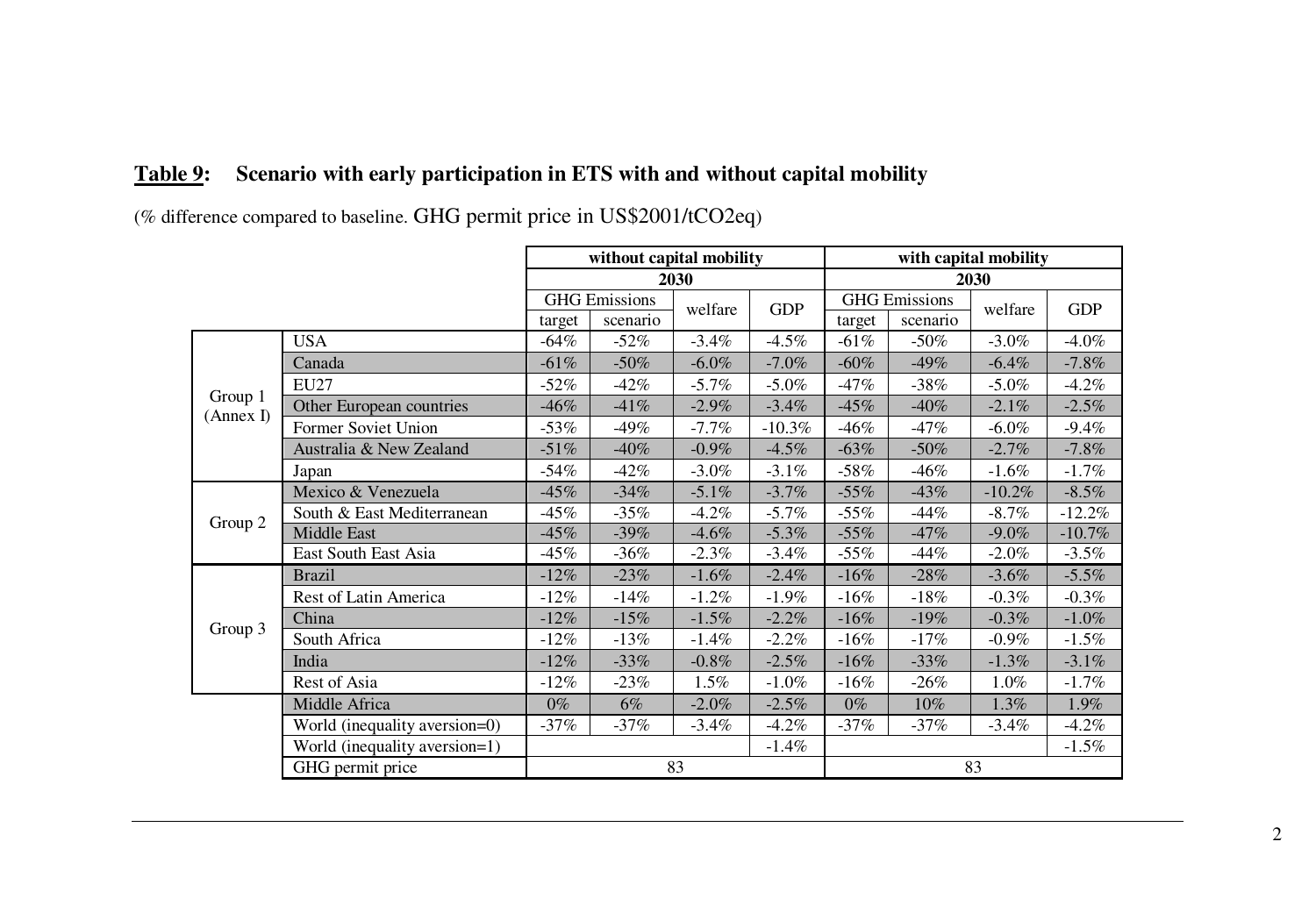#### **5.3. Current account equilibrium**

In the previous scenarios no specific constraint was imposed on the countries' current account. The general equilibrium mechanisms implicit in the model structure will balance the country overall equilibrium through price and quantity changes such as the savings by the different agents (inclusive the ROW) allows financing the investment demand in the country. This implies perfect financial capital mobility between regions. It seems however also interesting to examine what the impact is of less capital mobility, what if countries are more reluctant to finance investment in other countries. The scenario takes into account this issue by imposing a current account constraint, that the share of current account deficit/surplus to GDP should remain the same as in the reference case. Countries where the current account deteriorates with the climate policy will have to find resources within their countries to finance their investment or decrease their investment. Countries with a surplus will have more resources to spend within the country. This adjustment will occur through a change of the domestic interest rate.

Overall the cost is negative mainly because the negative impact of the decrease in activity in the Annex I countries is higher than the positive effect that the decrease of the interest rate could have on the domestic demand. All regions are worse off than in the case of no constraint in the current account.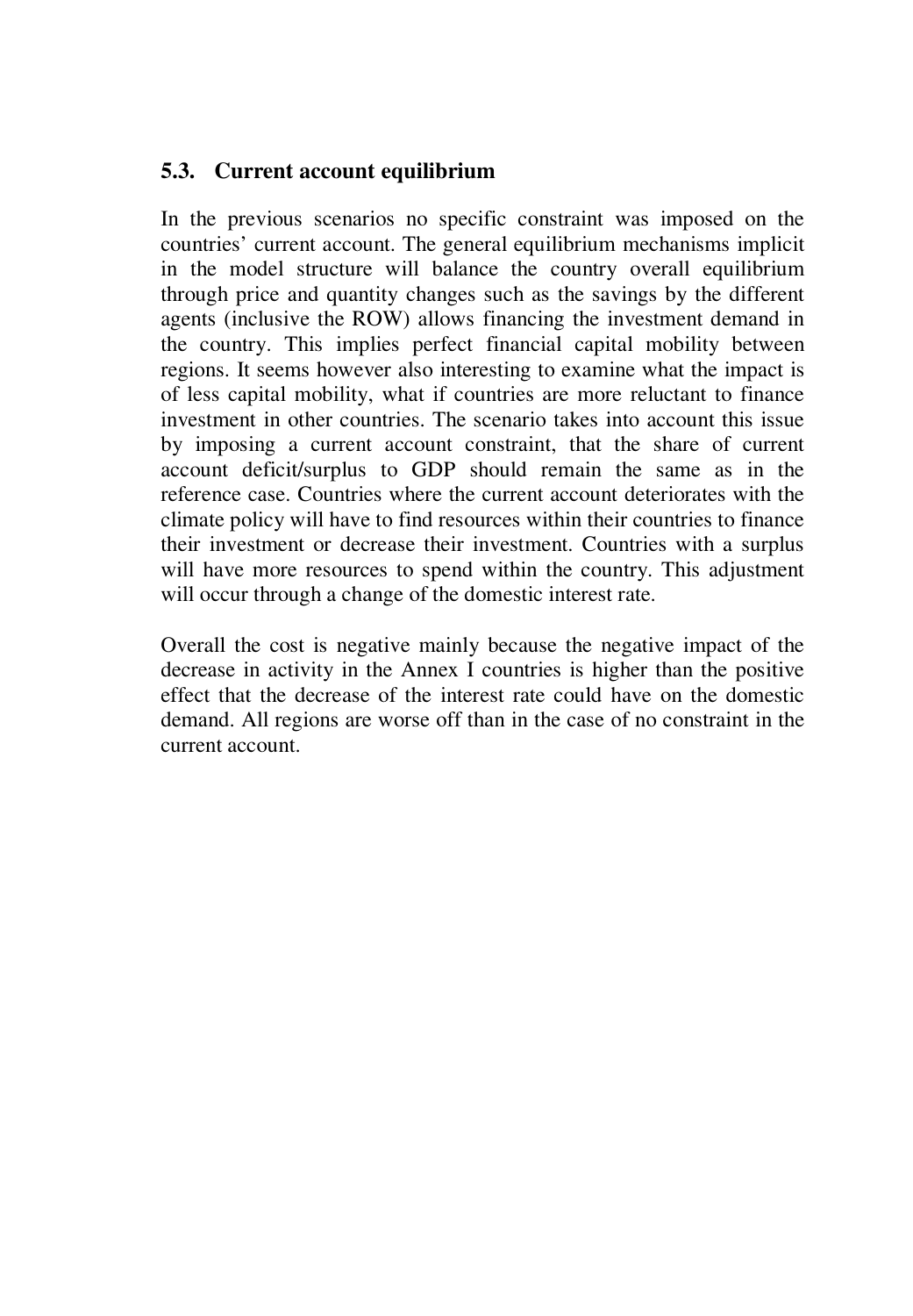|                      |                               |         | constraint on current account    |                       |          |        |                      |          |             |
|----------------------|-------------------------------|---------|----------------------------------|-----------------------|----------|--------|----------------------|----------|-------------|
|                      |                               |         | no constraint on current account | 2030                  |          |        |                      | 2030     |             |
|                      |                               |         | <b>GHG</b> Emissions             |                       |          |        | <b>GHG</b> Emissions |          |             |
|                      |                               | target  | scenario                         | <b>GDP</b><br>welfare |          | target | scenario             | welfare  | ${\rm GDP}$ |
|                      | <b>USA</b>                    | -64%    | $-52\%$                          | $-3.4%$               | $-4.5\%$ | $-64%$ | $-52\%$              | $-3.8\%$ | $-5.1%$     |
|                      | Canada                        | $-61%$  | $-50%$                           | $-6.0\%$              | $-7.0%$  | $-61%$ | $-50\%$              | $-6.6%$  | $-7.6%$     |
|                      | <b>EU27</b>                   | $-52\%$ | $-42%$                           | $-5.7\%$              | $-5.0\%$ | $-52%$ | $-42%$               | $-7.3\%$ | $-5.6%$     |
| Group 1<br>(Annex I) | Other European countries      | -46%    | $-41%$                           | $-2.9\%$              | $-3.4%$  | $-46%$ | $-41%$               | $-3.3%$  | $-3.9\%$    |
|                      | Former Soviet Union           | $-53%$  | $-49%$                           | $-7.7\%$              | $-10.3%$ | $-53%$ | $-50\%$              | $-6.7\%$ | $-11.4%$    |
|                      | Australia & New Zealand       | $-51%$  | $-40%$                           | $-0.9\%$              | $-4.5\%$ | $-51%$ | $-40%$               | $-1.1\%$ | $-5.1\%$    |
|                      | Japan                         | $-54\%$ | $-42\%$                          | $-3.0\%$              | $-3.1\%$ | $-54%$ | $-42%$               | $-4.5\%$ | $-3.5\%$    |
|                      | Mexico & Venezuela            | $-45%$  | $-34%$                           | $-5.1\%$              | $-3.7%$  | $-45%$ | $-34%$               | $-4.9%$  | $-4.3%$     |
| Group 2              | South & East Mediterranean    | -45%    | $-35\%$                          | $-4.2\%$              | $-5.7\%$ | $-45%$ | $-36%$               | $-4.8\%$ | $-6.2\%$    |
|                      | Middle East                   | $-45%$  | $-39%$                           | $-4.6%$               | $-5.3\%$ | $-45%$ | $-39%$               | $-4.7%$  | $-5.9\%$    |
|                      | East South East Asia          | $-45%$  | $-36%$                           | $-2.3%$               | $-3.4%$  | $-45%$ | $-36%$               | $-2.4%$  | $-4.2\%$    |
|                      | <b>Brazil</b>                 | $-12%$  | $-23%$                           | $-1.6%$               | $-2.4%$  | $-12%$ | $-23%$               | $-2.4%$  | $-2.9\%$    |
|                      | Rest of Latin America         | $-12\%$ | $-14%$                           | $-1.2%$               | $-1.9\%$ | $-12%$ | $-14%$               | $-1.7\%$ | $-2.6%$     |
| Group 3              | China                         | $-12%$  | $-15%$                           | $-1.5\%$              | $-2.2%$  | $-12%$ | $-15%$               | $-1.8\%$ | $-2.8\%$    |
|                      | South Africa                  | $-12\%$ | $-13%$                           | $-1.4%$               | $-2.2%$  | $-12%$ | $-13%$               | $-1.9\%$ | $-2.7%$     |
|                      | India                         | $-12%$  | $-33%$                           | $-0.8\%$              | $-2.5\%$ | $-12%$ | $-32%$               | $-1.8%$  | $-3.1\%$    |
|                      | Rest of Asia                  | $-12\%$ | $-23%$                           | 1.5%                  | $-1.0\%$ | $-12%$ | $-23%$               | 2.9%     | $-1.9\%$    |
|                      | Middle Africa                 | $0\%$   | 6%                               | $-2.0\%$              | $-2.5\%$ | $0\%$  | $5\%$                | $-2.5\%$ | $-3.1\%$    |
|                      | World (inequality aversion=0) | $-37%$  | $-37%$                           | $-3.4\%$              | $-4.2\%$ | $-37%$ | $-37\%$              | $-4.0\%$ | $-4.8\%$    |
|                      | World (inequality aversion=1) |         |                                  |                       | $-1.4\%$ |        |                      |          | $-1.7\%$    |
|                      | GHG permit price              |         |                                  | 83                    |          |        |                      | 83       |             |

Table 10: Scenario with early participation in ETS with free current account and with fixed current account in terms of **GDP** (% difference compared to baseline. GHG permit price in US\$2001/tCO2eq)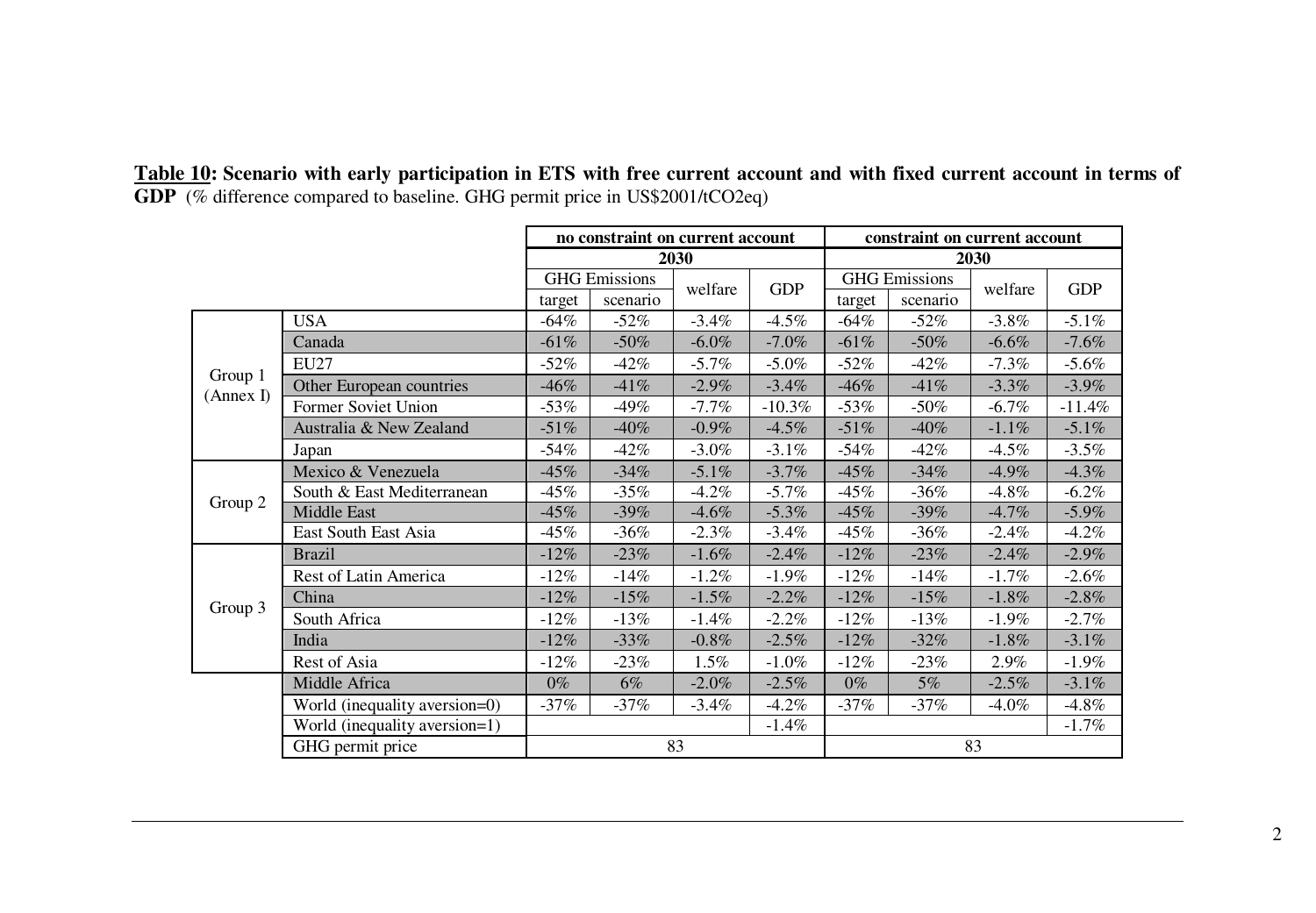#### **6. Conclusions**

This paper has assessed the consequences of targeting the EU 2°C objective using the multi-sectoral, multi-country general equilibrium GEM-E3 global model. The model allows to get insights into the order of magnitude of the world and regional welfare changes required to meet that temperature target, within a sound theoretical framework, that of general equilibrium theory, while using consistent National Accounts statistics. Several sensitivity analyses to key assumptions of the model and the policy setup have been also carried out. The focus is on the period till 2030, but it is clear that to reach the 2° target of the EU further reduction will have to be done.

Under a broad participation scheme, in the year 2020 the average GHG permit price is estimated at 40 US\$2001/tCO2eq. That cost almost doubles if there is less flexibility in the international emission trading system. In particular, if Annex I countries cannot buy permits form the rest of the world, not only most of Annex I countries are worse off in terms of welfare and GDP changes, but also some developing countries are worse off, as they cannot benefit from the extra revenues from the sale of permit rights in the international ETS or CDMs.

The estimated GHG permit price for the 2030 period is 83 US\$2001/tCO2eq, assuming broad participation (high flexibility) in the international ETS market.

The overall change in annual GDP for the world economy is estimated to be 0.11% in 2020, and 0.17% in 2030. For the EU27 region those figures are 0.14% and 0.21%, respectively. If the EU would reduce unilaterally its emissions the annualised GDP changes would be below those figures, even without having access to CDM.

The model assumes that capital is not mobile across countries. When that assumption is removed, allowing for full capital mobility at world scale, the GHG permit price in 2020 becomes lower (33.8 US\$2001/tCO2eq), because there is less activity in the baseline scenario, and therefore the absolute GHG emission targets are less costly to meet.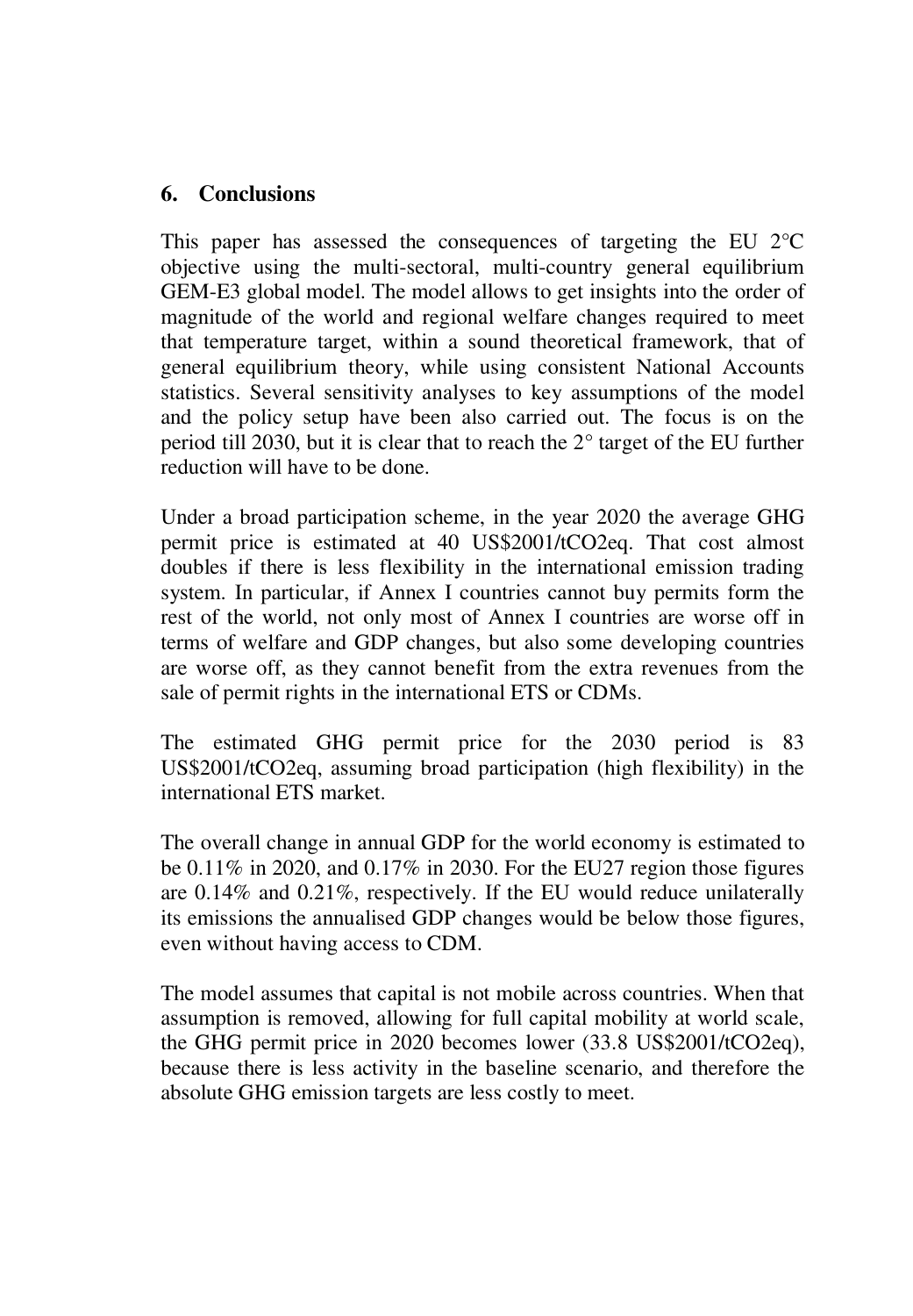In another sensitivity run, countries are not allowed to deviate from the current account position in the baseline scenario. Most regions experience larger welfare losses, because of this additional constraint.

A number of caveats must be mentioned. In interpreting the results from the CGE based analysis one should take into account the modelling assumptions made on key issues. The GEM-E3 model version used for this study assumes that there are no imperfections in goods, capital, labour and permit market. The values for fundamental parameters such as production or Armington elasticities have been selected from literature surveys and were not econometrically estimated for the exact regional and sectoral dimension of the model. The effects of the climate policies computed with the model are driven by relative price changes in all the markets of the economy.

This simulation, anyhow, has considered that there is no global perfect market for emission trading, covering all sectors and countries and this leads to higher abatement costs estimates compared to studies assuming perfect carbon markets.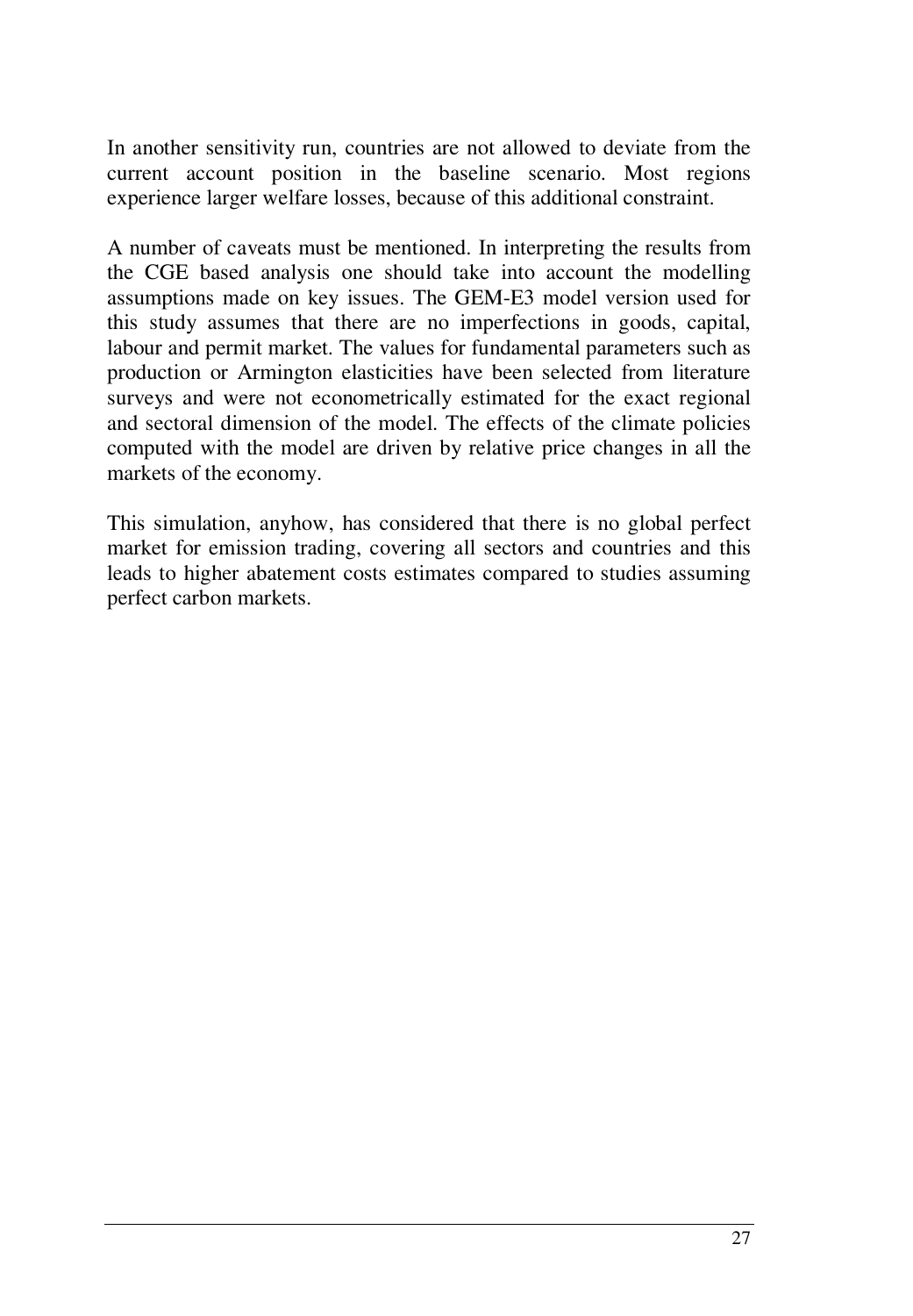#### **7. References**

Capros, P *et al.* (1997), "The GEM-E3 model: Reference Manual", NTUA, E3M-Lab, Athens, available at http://www.e3mlab.ntua.gr/manuals/GEMref.PDF

European Commission (2005), "Winning the Battle Against Global Climate Change", COM 2005/35, 9 February 2005, Brussels, available at http://europa.eu.int/comm/environment/climat/future\_action.htm

European Commission (2007), "Limiting Global Climate Change to 2 degrees Celsius. The way ahead for 2020 and beyond", Brussels, available at http://ec.europa.eu/environment/climat/future\_action.htm

Russ, P. Wiesenthal, T., Ciscar, J.C., Van Regemorter, D. (2007): "Global Climate Policy Scenarios for 2030 and beyond". IPTS Technical Report Series , available at http://ftp.jrc.es/eur23032en.pdf

Russ, P. Ciscar, J.C., Szabó, L. (2005): Analysis of Post-2012 Climate Policy Scenarios with Limited Participation. IPTS Technical Report Series EU 21758 EN, ftp://ftp.jrc.es/pub/EURdoc/eur21758en.pdf

Van Regemorter, D. (2005), "The GEM-E3 model, model description", available at http://www.gem-e3.net/download/GEMmodel.pdf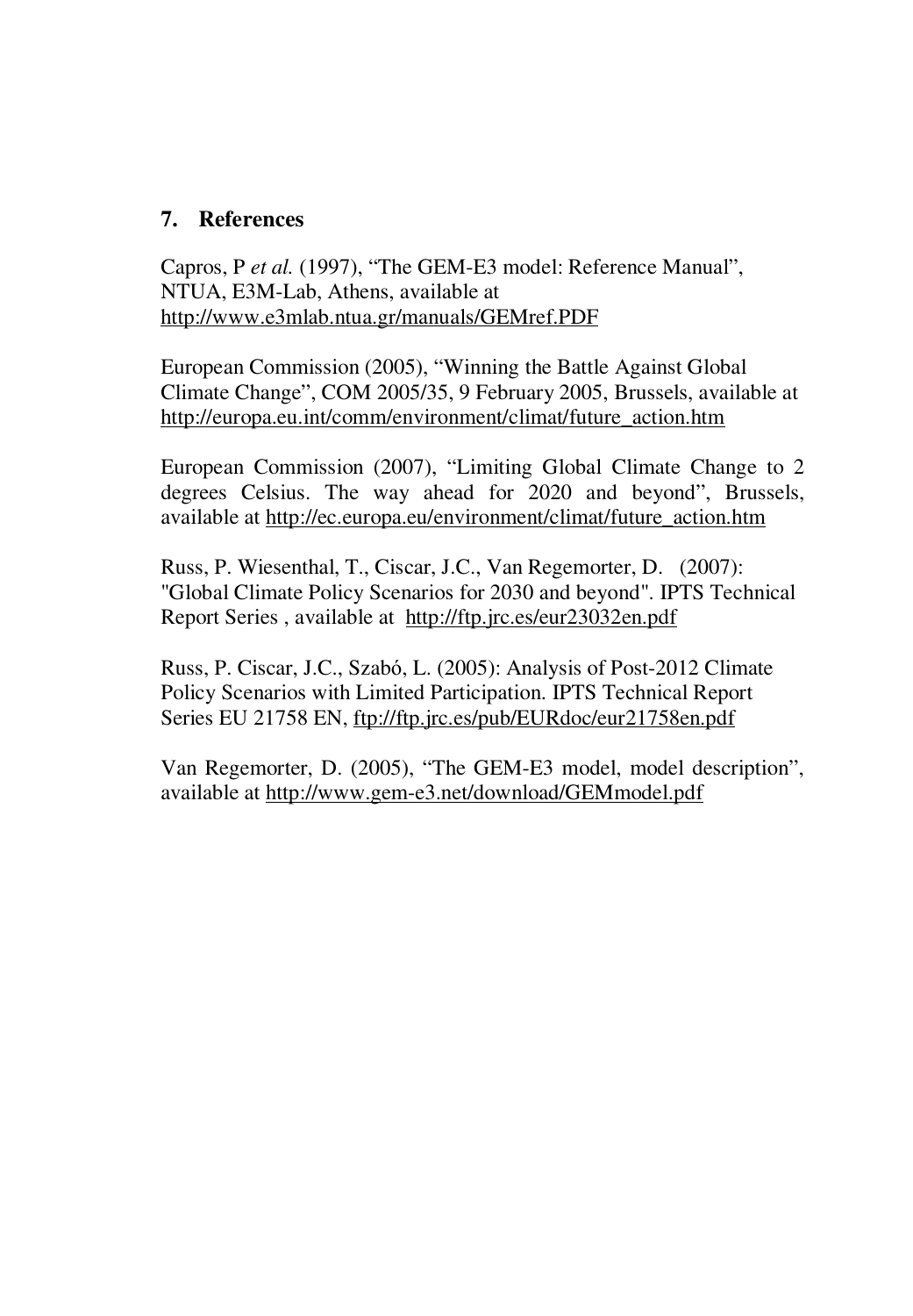#### **8. Annexes**

## **8.1. Annex 1: Countries/Regions in GEM-E3 world**

The country aggregation is conditioned by the country aggregation in GTAP6 database which is used for GEM-E3.

| $\mathbf{1}$<br>AUZ<br>Australia<br>14<br>EU27<br>Austria<br>New Zealand<br>Belgium<br>Rest of Oceania<br>Denmark<br>$\mathfrak{2}$<br><b>CHN</b><br>China<br>Finland<br>Hong Kong<br>France<br><b>JPN</b><br>3<br>Japan<br>Germany<br>$\overline{\mathbf{4}}$<br>EAS<br>Korea<br>United Kingdom<br>Taiwan<br>Greece<br><b>Rest of East Asia</b><br>Ireland<br>Indonesia<br>Italy<br>Malaysia<br>Luxembourg<br>Philippines<br>Netherlands<br>Singapore<br>Portugal<br>Thailand<br>Spain<br>5<br>Sweden<br>RAS<br>Viet Nam<br>Rest of Southeast Asia<br>Bulgaria<br>Bangladesh<br>Cyprus<br>Sri Lanka<br>Czech Republic<br>Rest of South Asia<br>Hungary<br>India<br>Malta<br>6<br><b>IND</b><br>7<br>CAN<br>Canada<br>Poland<br>Rest of North America<br>Romania<br><b>USA</b><br>United States of America<br>Slovakia<br>8<br>9<br><b>MEV</b><br>Mexico<br>Slovenia<br>Venezuela<br>Estonia<br>10<br><b>BRA</b><br><b>Brazil</b><br>Latvia<br>11<br>LAM<br>Colombia<br>Lithuania<br>15<br><b>OEU</b><br>Switzerland<br>Peru | Number | Code | Name                | Number | Code | Name         |
|------------------------------------------------------------------------------------------------------------------------------------------------------------------------------------------------------------------------------------------------------------------------------------------------------------------------------------------------------------------------------------------------------------------------------------------------------------------------------------------------------------------------------------------------------------------------------------------------------------------------------------------------------------------------------------------------------------------------------------------------------------------------------------------------------------------------------------------------------------------------------------------------------------------------------------------------------------------------------------------------------------------------------|--------|------|---------------------|--------|------|--------------|
|                                                                                                                                                                                                                                                                                                                                                                                                                                                                                                                                                                                                                                                                                                                                                                                                                                                                                                                                                                                                                              |        |      |                     |        |      |              |
|                                                                                                                                                                                                                                                                                                                                                                                                                                                                                                                                                                                                                                                                                                                                                                                                                                                                                                                                                                                                                              |        |      |                     |        |      |              |
|                                                                                                                                                                                                                                                                                                                                                                                                                                                                                                                                                                                                                                                                                                                                                                                                                                                                                                                                                                                                                              |        |      |                     |        |      |              |
|                                                                                                                                                                                                                                                                                                                                                                                                                                                                                                                                                                                                                                                                                                                                                                                                                                                                                                                                                                                                                              |        |      |                     |        |      |              |
|                                                                                                                                                                                                                                                                                                                                                                                                                                                                                                                                                                                                                                                                                                                                                                                                                                                                                                                                                                                                                              |        |      |                     |        |      |              |
|                                                                                                                                                                                                                                                                                                                                                                                                                                                                                                                                                                                                                                                                                                                                                                                                                                                                                                                                                                                                                              |        |      |                     |        |      |              |
|                                                                                                                                                                                                                                                                                                                                                                                                                                                                                                                                                                                                                                                                                                                                                                                                                                                                                                                                                                                                                              |        |      |                     |        |      |              |
|                                                                                                                                                                                                                                                                                                                                                                                                                                                                                                                                                                                                                                                                                                                                                                                                                                                                                                                                                                                                                              |        |      |                     |        |      |              |
|                                                                                                                                                                                                                                                                                                                                                                                                                                                                                                                                                                                                                                                                                                                                                                                                                                                                                                                                                                                                                              |        |      |                     |        |      |              |
|                                                                                                                                                                                                                                                                                                                                                                                                                                                                                                                                                                                                                                                                                                                                                                                                                                                                                                                                                                                                                              |        |      |                     |        |      |              |
|                                                                                                                                                                                                                                                                                                                                                                                                                                                                                                                                                                                                                                                                                                                                                                                                                                                                                                                                                                                                                              |        |      |                     |        |      |              |
|                                                                                                                                                                                                                                                                                                                                                                                                                                                                                                                                                                                                                                                                                                                                                                                                                                                                                                                                                                                                                              |        |      |                     |        |      |              |
|                                                                                                                                                                                                                                                                                                                                                                                                                                                                                                                                                                                                                                                                                                                                                                                                                                                                                                                                                                                                                              |        |      |                     |        |      |              |
|                                                                                                                                                                                                                                                                                                                                                                                                                                                                                                                                                                                                                                                                                                                                                                                                                                                                                                                                                                                                                              |        |      |                     |        |      |              |
|                                                                                                                                                                                                                                                                                                                                                                                                                                                                                                                                                                                                                                                                                                                                                                                                                                                                                                                                                                                                                              |        |      |                     |        |      |              |
|                                                                                                                                                                                                                                                                                                                                                                                                                                                                                                                                                                                                                                                                                                                                                                                                                                                                                                                                                                                                                              |        |      |                     |        |      |              |
|                                                                                                                                                                                                                                                                                                                                                                                                                                                                                                                                                                                                                                                                                                                                                                                                                                                                                                                                                                                                                              |        |      |                     |        |      |              |
|                                                                                                                                                                                                                                                                                                                                                                                                                                                                                                                                                                                                                                                                                                                                                                                                                                                                                                                                                                                                                              |        |      |                     |        |      |              |
|                                                                                                                                                                                                                                                                                                                                                                                                                                                                                                                                                                                                                                                                                                                                                                                                                                                                                                                                                                                                                              |        |      |                     |        |      |              |
|                                                                                                                                                                                                                                                                                                                                                                                                                                                                                                                                                                                                                                                                                                                                                                                                                                                                                                                                                                                                                              |        |      |                     |        |      |              |
|                                                                                                                                                                                                                                                                                                                                                                                                                                                                                                                                                                                                                                                                                                                                                                                                                                                                                                                                                                                                                              |        |      |                     |        |      |              |
|                                                                                                                                                                                                                                                                                                                                                                                                                                                                                                                                                                                                                                                                                                                                                                                                                                                                                                                                                                                                                              |        |      |                     |        |      |              |
|                                                                                                                                                                                                                                                                                                                                                                                                                                                                                                                                                                                                                                                                                                                                                                                                                                                                                                                                                                                                                              |        |      |                     |        |      |              |
|                                                                                                                                                                                                                                                                                                                                                                                                                                                                                                                                                                                                                                                                                                                                                                                                                                                                                                                                                                                                                              |        |      |                     |        |      |              |
|                                                                                                                                                                                                                                                                                                                                                                                                                                                                                                                                                                                                                                                                                                                                                                                                                                                                                                                                                                                                                              |        |      |                     |        |      |              |
|                                                                                                                                                                                                                                                                                                                                                                                                                                                                                                                                                                                                                                                                                                                                                                                                                                                                                                                                                                                                                              |        |      |                     |        |      |              |
|                                                                                                                                                                                                                                                                                                                                                                                                                                                                                                                                                                                                                                                                                                                                                                                                                                                                                                                                                                                                                              |        |      |                     |        |      |              |
|                                                                                                                                                                                                                                                                                                                                                                                                                                                                                                                                                                                                                                                                                                                                                                                                                                                                                                                                                                                                                              |        |      |                     |        |      |              |
|                                                                                                                                                                                                                                                                                                                                                                                                                                                                                                                                                                                                                                                                                                                                                                                                                                                                                                                                                                                                                              |        |      | Rest of Andean Pact |        |      | Rest of EFTA |
| Argentina<br>Rest of Europe                                                                                                                                                                                                                                                                                                                                                                                                                                                                                                                                                                                                                                                                                                                                                                                                                                                                                                                                                                                                  |        |      |                     |        |      |              |
| Chile<br><b>FSU</b><br><b>Russian Federation</b><br>16<br><b>Rest of Former Soviet</b>                                                                                                                                                                                                                                                                                                                                                                                                                                                                                                                                                                                                                                                                                                                                                                                                                                                                                                                                       |        |      |                     |        |      |              |
| Uruguay                                                                                                                                                                                                                                                                                                                                                                                                                                                                                                                                                                                                                                                                                                                                                                                                                                                                                                                                                                                                                      |        |      |                     |        |      |              |
| Rest of South America<br>17<br><b>MED</b><br>Turkey                                                                                                                                                                                                                                                                                                                                                                                                                                                                                                                                                                                                                                                                                                                                                                                                                                                                                                                                                                          |        |      |                     |        |      |              |
| Central America<br>Morocco<br>Rest of Free Trade Area of the                                                                                                                                                                                                                                                                                                                                                                                                                                                                                                                                                                                                                                                                                                                                                                                                                                                                                                                                                                 |        |      |                     |        |      |              |
| Tunisia<br>Americas                                                                                                                                                                                                                                                                                                                                                                                                                                                                                                                                                                                                                                                                                                                                                                                                                                                                                                                                                                                                          |        |      |                     |        |      |              |
| Rest of the Caribbean<br>Rest of North Africa                                                                                                                                                                                                                                                                                                                                                                                                                                                                                                                                                                                                                                                                                                                                                                                                                                                                                                                                                                                |        |      |                     |        |      |              |